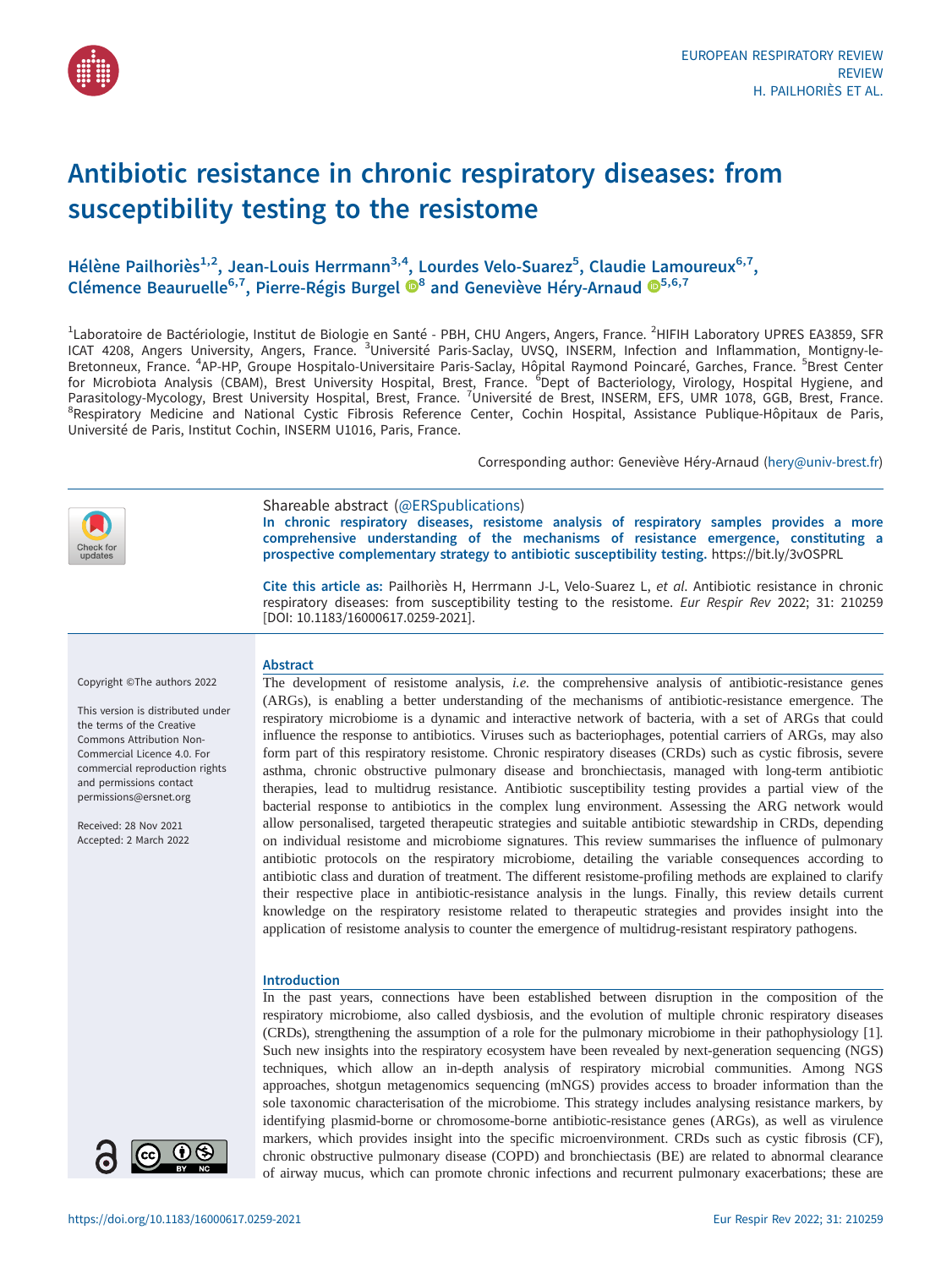deleterious because they contribute to lung inflammation [\[2](#page-13-0)–[5\]](#page-13-0). Patients with these CRDs face multiple and prolonged courses of antibiotics, either as prophylaxis, chronic suppressive therapy or with curative intent, in order to reduce inflammation, the frequency of pulmonary exacerbations and disease progression. In parallel, severe asthma is related to chronic inflammation of the lower respiratory tract, with episodes of airflow obstruction [[2](#page-13-0), [6\]](#page-13-0), and chronic suppressive therapies can be recommended in some severe conditions [[7](#page-13-0)]. However, benefits associated with repeated exposure to antibiotic therapies come at the price of increased selection pressure on the respiratory ecosystem, leading to antibiotic resistance.

Traditional phenotypic methods used in the laboratory, e.g. in vitro antibiotic susceptibility testing (AST), appear to have some limits for analysing the phenotypic resistance of pathogens in CRDs. Several studies have pointed out the absence of correlation between in vitro AST results and clinical outcomes in CRDs such as CF [\[8](#page-13-0)–[10](#page-13-0)]. This seems to be related to the difficulty in considering the complexity of the lung environment. Physiological aspects such as mucus composition or interbacterial cooperative/competitive interactions can also be essential in treatment success and bacterial eradication [\[9, 11](#page-13-0)]. The resistome was defined by WRIGHT [\[12](#page-13-0)] as the collection of all the ARGs and their precursors in pathogenic and non-pathogenic bacteria. In contrast, AST focuses on susceptibility testing of bacteria considered as pathogens, substantially limiting the analysis. Deciphering the resistome should allow a more comprehensive understanding of the mechanisms underlying the emergence of antibiotic resistance and ARGs. Interbacterial horizontal gene transfer enables ARG dissemination in many interacting microbial communities that comprise the lung microbiome [[13\]](#page-13-0); the challenge is to elucidate the respiratory reservoir of these resistance genes. Assessing the molecular network of ARGs might allow individualised, targeted therapeutic strategies and suitable prophylactic and curative antibiotic stewardship in CRDs, depending on individual resistome and microbiome signatures [\[14](#page-13-0)].

This review article describes the influence of antibiotic treatment recommended in CRDs on the respiratory microbiome and aims to decipher the respiratory resistome in these pathologies. First, the consequences of the antibiotic protocols prescribed in CRDs on the whole respiratory microbiome are detailed, with an analysis of the disparities between antibiotic classes and treatment durations. Second, the techniques used for respiratory resistome profiling are described and compared from the perspective of resistance analysis. Finally, this article reviews the current body of knowledge on the respiratory resistome in CRDs ([figure 1\)](#page-2-0) to reveal the potential of resistome analysis in future antimicrobial stewardship strategies.

#### Impact of antibiotic therapy on the respiratory microbiome composition

Patients with CRDs are exposed to multiple courses of antibiotic therapy ([table 1](#page-3-0)). Thus, to understand the development of these diseases, it seems critical that the impact of antibiotic treatments on the respiratory microbiome is explored. [Table 2](#page-4-0) summarises the reported effect of antibiotics on the respiratory microbiome. It has been reported that, in progressive CRDs such as CF, antibiotic use could decrease the bacterial diversity of the respiratory microbiome over the course of a decade, ahead of the effects of age and lung function [[30\]](#page-13-0). In several observations, antibiotic use had a minor impact on microbial communities during clinical exacerbations, suggesting that microbiome composition shifts may instead be a long-term process [\[32](#page-14-0), [41\]](#page-14-0). Microbiome modifications could also be due to a joint effect of antibiotic treatment and age in CF patients; the influence of age is complex to determine in this population independently from factors such as disease evolution and longer exposure to antibiotic treatments. Indeed, one study reported that, during the first year of life, the nasal microbiome had an increased Shannon diversity index after antibiotic treatment compared to samples collected before antibiotic administration, suggesting bacterial colonisation following antibiotic administration [\[39](#page-14-0)]. This increase in the relative abundance of some bacterial families after antibiotics was maintained after more than one antibiotic treatment, indicating some persistent changes in nasal microbiome under antibiotic treatment [\[39](#page-14-0)].

#### Influence of macrolides on the respiratory microbiome

Long-term macrolide treatment is recommended as chronic suppressive therapy in the CRDs investigated in this review. Azithromycin is associated with an antibiotic action, inhibiting bacterial protein synthesis and reducing bacterial virulence [[46\]](#page-14-0), as well as anti-inflammatory and immunomodulatory properties [\[15](#page-13-0), [47\]](#page-14-0). These properties, associated with a prolonged half-life, make azithromycin the preferred alternative for chronic suppressive treatment in several CRDs such as CF, diminishing the occurrence of respiratory exacerbations in chronically infected patients and thus contributing to the improvement of respiratory function [\[27](#page-13-0)]. The consequences of macrolide use on the respiratory microbiome have been intensively studied. A reduction in bacterial diversity has been observed after a 48-week treatment with azithromycin in patients with persistent uncontrolled asthma, with a decrease of Gammaproteobacteria including the pathogenic species Haemophilus influenzae [[35\]](#page-14-0). Richness reduction and bacterial alteration of the respiratory microbiome were also confirmed in patients with moderate/severe asthma after a 6-month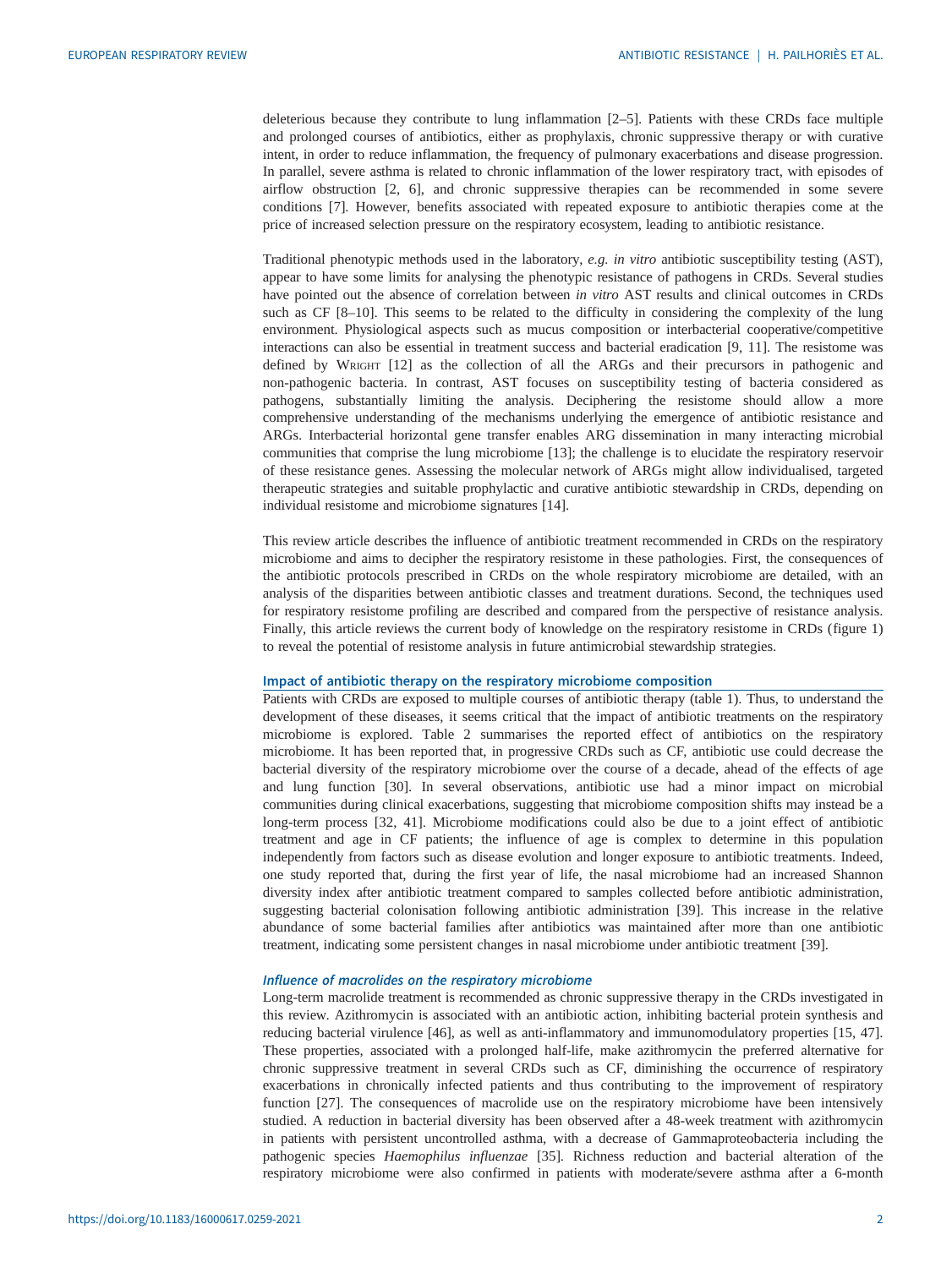<span id="page-2-0"></span>

FIGURE 1 The respiratory resistome and its partners. The respiratory resistome is defined as the total of the antibiotic-resistance genes (ARGs) present in pathogenic and non-pathogenic bacteria in the respiratory airways. These ARGs can undergo mutations and spreading by horizontal gene transfer. A "core" resistome has been defined based on the similarity of ARGs found in healthy subjects and people with chronic respiratory disease (CRD). The "accessory" resistome refers to the resistome specific to CRD patients, and is affected by different factors, e.g. CRD pathophysiology, bacterial infection and antibiotic treatment. The resistome has an impact on the phenotypic antibiotic bacterial resistance, which is also affected by lung environment factors such as airway mucus composition, biofilm formation, bacterial interactions, human genetics and the immune response.

azithromycin course [\[36](#page-14-0)]. In COPD exacerbations, antibiotic treatment has also been associated with reduced abundance of many taxa in the respiratory microbiome (mostly Proteobacteria), with two of the four treatments evaluated being azithromycin [\[38](#page-14-0)]. These modifications persisted in samples taken 14–94 days after exacerbation onset [\[38](#page-14-0)]. These observations highlight the potential negative impact of such long-term antibiotic courses on the respiratory microbiome. This effect has also been shown in bacterial communities close to the respiratory environment. For example, the oropharyngeal microbiome composition of BE patients differed modestly but significantly after a 48-week erythromycin treatment, with a decrease in the relative abundance of operational taxonomic units (OTUs) assigned to Actinomyces or Streptococcus pseudopneumoniae and an increase in the OTUs assigned to Haemophilus in the group receiving erythromycin [\[33](#page-14-0)]. Similarly, oropharyngeal samples from patients with severe asthma showed an increase in the relative abundance of Streptococcus salivarius and a decrease in Leptotrichia, Actinomyces and Fusobacterium nucleatum after a 6-month azithromycin treatment versus untreated patients [[34\]](#page-14-0). However, some studies also demonstrated similarity in the microbiome composition between pre- and post-treatment samples [[34\]](#page-14-0), suggesting a resilience of the respiratory microbiome even after a long-lasting macrolide treatment. The initial composition of the respiratory microbiome could explain these contradictory observations. The BLESS study, which evaluated sputum microbiome composition in BE patients treated for 48 weeks either by macrolides or placebo, detected a difference in the influence of macrolides according to the pulmotype [[37\]](#page-14-0). No difference in the evolution of microbiome composition was recorded between baseline and 48-week samples in patients with airway microbiome dominated by Pseudomonas aeruginosa, despite a significant reduction in the frequency of exacerbations [\[37](#page-14-0)]. By contrast, more substantial microbiome changes were demonstrated in patients with microbiomes dominated by species other than P. aeruginosa, with a significant decline in the relative abundance of H. influenzae and a rise in intrinsically macrolide-tolerant organisms such as P. aeruginosa [\[37](#page-14-0)]. This study warns of potential deleterious consequences of long-term macrolide treatment and raises the question of its relevance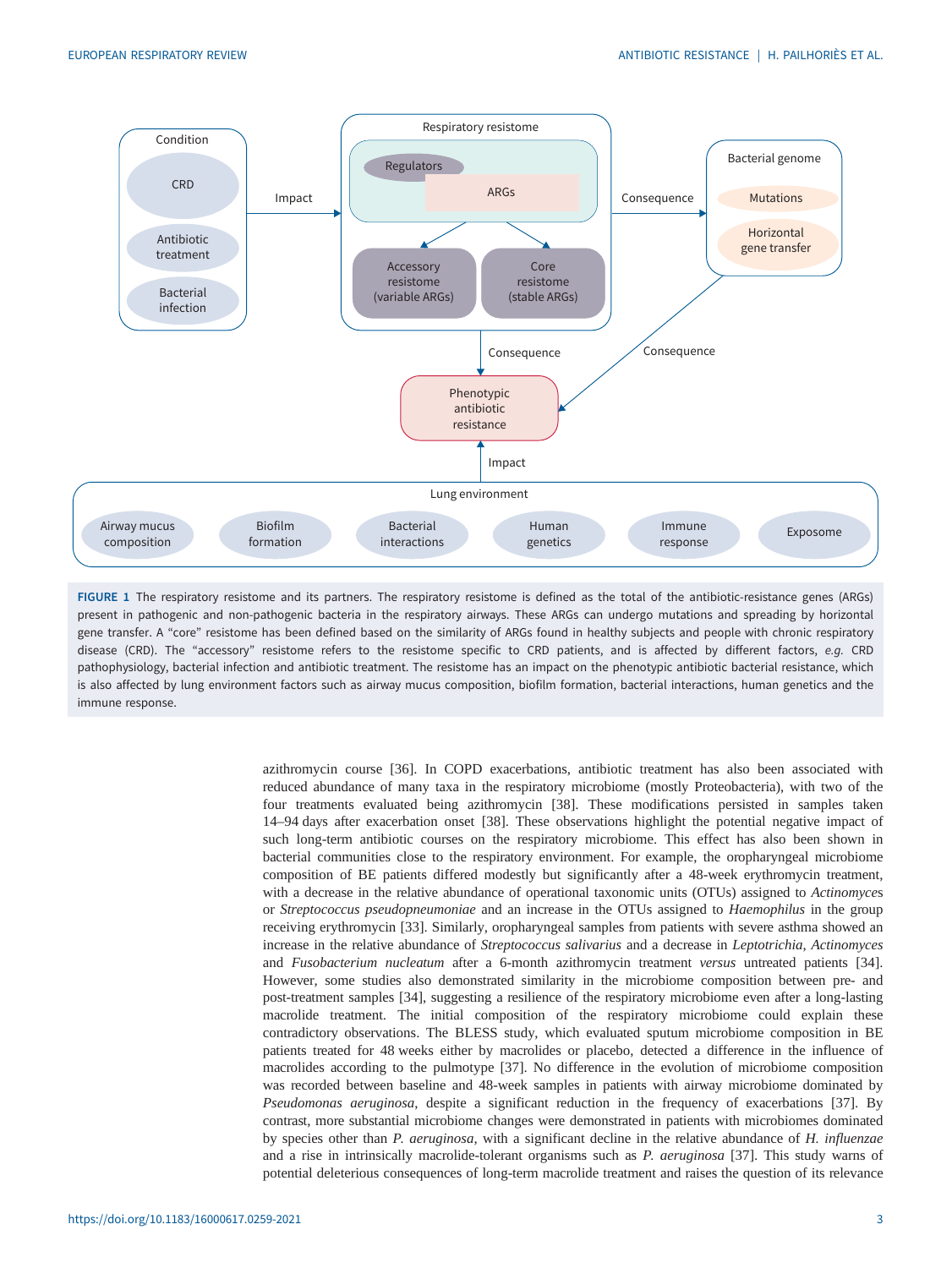# <span id="page-3-0"></span>https://doi.org/10.1183/16000617.0259-2021 https://doi.org/10.1183/16000617.0259-2021

#### TABLE 1 Summary of antibiotic treatments recommended in CRDs

|                                   | Type of CRD                                                                                                                                                                                                                                                                                                                                                                                                                                  |                                                                                                                                                    |                                                                                                                                                                                                     |                                                                                                                                                                                                                                                                                                                     |  |  |
|-----------------------------------|----------------------------------------------------------------------------------------------------------------------------------------------------------------------------------------------------------------------------------------------------------------------------------------------------------------------------------------------------------------------------------------------------------------------------------------------|----------------------------------------------------------------------------------------------------------------------------------------------------|-----------------------------------------------------------------------------------------------------------------------------------------------------------------------------------------------------|---------------------------------------------------------------------------------------------------------------------------------------------------------------------------------------------------------------------------------------------------------------------------------------------------------------------|--|--|
| Indication                        | Cystic fibrosis                                                                                                                                                                                                                                                                                                                                                                                                                              | <b>COPD</b>                                                                                                                                        | Severe asthma                                                                                                                                                                                       | <b>Bronchiectasis</b>                                                                                                                                                                                                                                                                                               |  |  |
| <b>Bacterial</b><br>prophylaxis   | Staphylococcus aureus<br>UK: flucloxacillin the first 3 years<br>of life [15, 16]<br>Other countries: not recommended<br>(uncertainty on clinical consequences<br>and on P. aeruginosa colonisation [17])                                                                                                                                                                                                                                    | <b>NA</b>                                                                                                                                          | <b>NA</b>                                                                                                                                                                                           | <b>NA</b>                                                                                                                                                                                                                                                                                                           |  |  |
| <b>Bacterial</b><br>eradication   | Pseudomonas aeruginosa<br>First-line treatment: 28 days of TIS or up<br>to 3 months of a combination of<br>nebulised colistin and oral<br>ciprofloxacin [16]<br>Aggressive therapy: i.v. meropenem or<br>i.v. tobramycin [15]<br><b>MRSA</b><br>Combined oral and <i>i.v.</i> antibiotic<br>regimen (fusidic acid, rifampicin,<br>teicoplanin and vancomycin) [15]                                                                           | <b>NA</b>                                                                                                                                          | <b>NA</b>                                                                                                                                                                                           | P. aeruginosa<br>First-line treatment: 14 days of oral ciprofloxacin<br>If persistence of positive culture of sputum samples:<br>i.v. treatment (e.g. B-lactam+aminoglycoside) or inhaled<br>antibiotics (e.g. colistin, tobramycin or gentamicin) with a<br>total duration of 3 months [18, 19]                    |  |  |
| Chronic<br>suppressive<br>therapy | P. aeruginosa<br>Intermittent therapy: treatment with TIS<br>for 28 days (300 mg twice daily) on<br>alternate months (28-day on/off)<br>Alternatives: TIP, inhaled aztreonam<br>lysine, colistimethate dry powder or<br>LIS [16, 20-22]<br>Continuous daily administration mode<br>also increasingly recommended [23]<br>Maintenance therapy<br>Proposition of 6 months of oral<br>azithromycin with a 3 times a week<br>dose of 500 mg [27] | Key pathogens<br>Antibiotic courses<br>administered 3 times<br>per week [24]<br><b>Maintenance therapies</b><br>Infra-dose of<br>azithromycin [25] | Maintenance therapy<br>Oral infra-dose of azithromycin for<br>48 weeks<br>Azithromycin 3 times per week<br>orally, in addition to inhaled<br>corticosteroids and long-acting<br>bronchodilators [7] | Recurrent (≥3 per year) or severe acute PEx [19, 26]<br>Long-term inhaled antibiotics (nebulised gentamicin,<br>TIS, colistimethate dry powder, dry powder or liposomal<br>ciprofloxacin), usually prescribed on alternate<br>months [18]<br>Long-term oral treatment with macrolide or other<br>molecules [18, 26] |  |  |
| <b>Treatment of</b><br>PEx        | P. aeruginosa-induced PEx<br>4 days with i.v. administration route [16];<br>oral or inhaled administration route<br>can also be used [15, 23]<br>Other bacterial species-related PEx<br>≥2 antibiotics with different mechanisms<br>of actions [16]                                                                                                                                                                                          | Antibiotic therapy: not<br>systemically<br>recommended [25, 28]<br>Duration of antibiotic<br>treatment:<br>5-10 days [28]                          | Antibiotic therapy: not systemically<br>recommended except in cases of<br>documented pneumopathy [29]                                                                                               | Antibiotic therapy: 14 days of antibiotics are<br>recommended<br>First-line: oral antibiotics<br>In case of severity: $i.v. \pm$ inhaled colistimethate dry<br>powder [18, 19, 26]                                                                                                                                  |  |  |

CRD: chronic respiratory disease; COPD: chronic obstructive pulmonary disease; PEx: pulmonary exacerbations; NA: not applicable; TIS: tobramycin solution for inhalation; i.v.: intravenous; MRSA: methicillin-resistant Staphylococcus aureus; TIP: tobramycin inhaled powder; LIS: levofloxacin inhaled solution.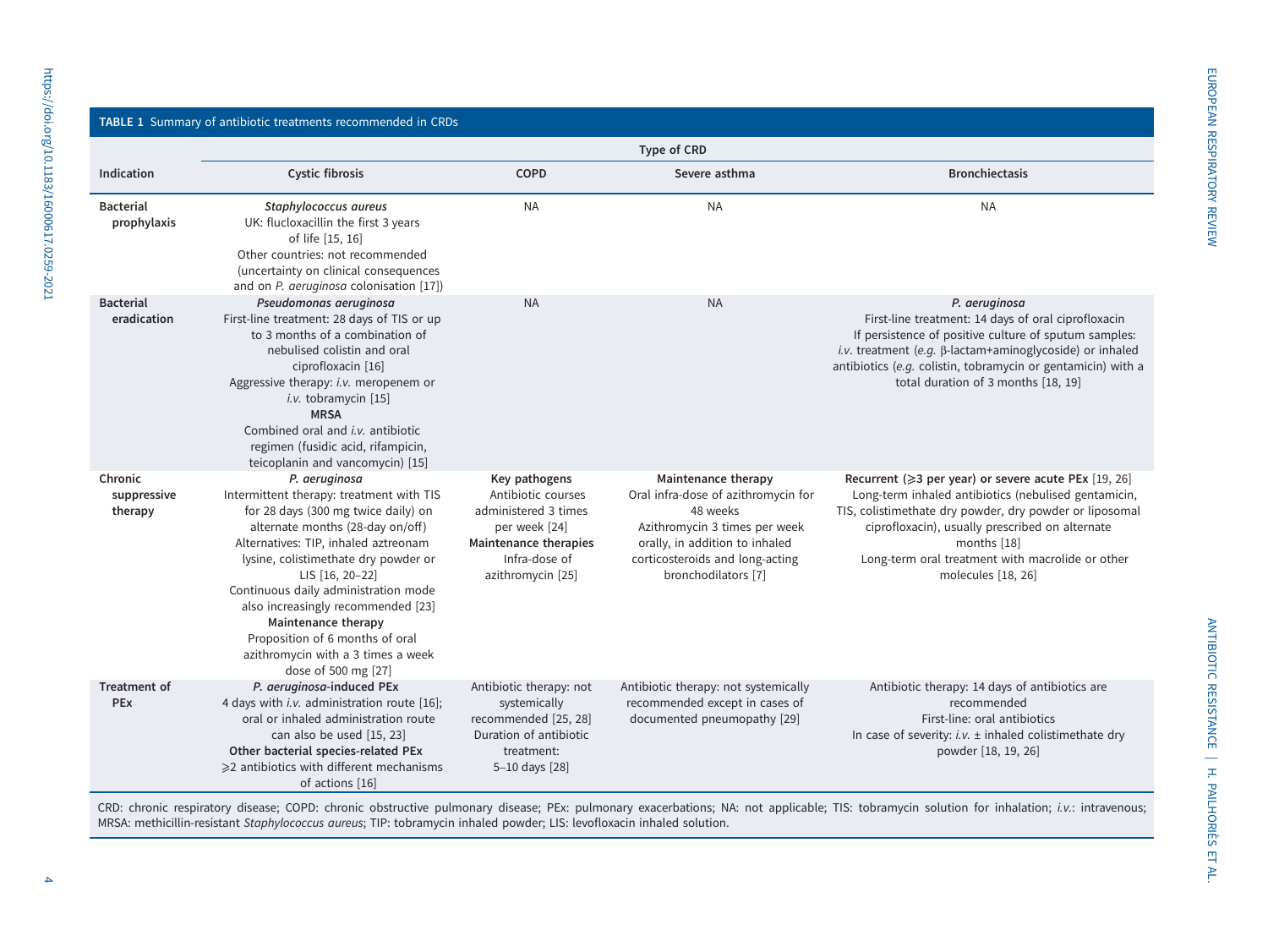<span id="page-4-0"></span>

| TABLE 2 Impact of antibiotics on the respiratory microbiome in CRDs |                                                           |                                                                                                                                                                                               |                                                                                                                               |                                                                                                                                                                                               |                                  |           |  |  |
|---------------------------------------------------------------------|-----------------------------------------------------------|-----------------------------------------------------------------------------------------------------------------------------------------------------------------------------------------------|-------------------------------------------------------------------------------------------------------------------------------|-----------------------------------------------------------------------------------------------------------------------------------------------------------------------------------------------|----------------------------------|-----------|--|--|
| Antibiotic                                                          | Sample analysed                                           | Type of treatment                                                                                                                                                                             | Impact of antibiotics on<br>diversity of the<br>microbiome                                                                    | Impact on relative abundance of<br>bacterial taxa                                                                                                                                             | <b>Disease</b>                   | Reference |  |  |
| Association of<br>different antibiotic                              | Sputum                                                    | Diverse antibiotic treatments for a course of<br>8-9 years                                                                                                                                    | $\downarrow$ $\alpha$ -diversity (inverse<br>Simpson index)                                                                   | $\overline{\phantom{0}}$                                                                                                                                                                      | CF                               | $[30]$    |  |  |
| class in treatment<br>of CF exacerbation<br>episodes                | Sputum                                                    | Diverse antibiotics used for the treatment of<br>acute PEx                                                                                                                                    | ↑ Species richness<br>through PEx and<br>treatment periods, but<br>return to the baseline<br>state during recovery<br>period  | ↓ Prevotella melaninogenica and<br>Streptococcus sanguinis<br>↑ Veillonella parvula during treatment<br>period, but return to baseline state in<br>post-recovery samples                      | CF                               | $[31]$    |  |  |
|                                                                     | Sputum                                                    | Diverse antibiotics used for the treatment of<br>acute PEx                                                                                                                                    | Either very little change<br>through exacerbation<br>cycle or return to<br>baseline state on the<br>post-recovery sample      | No taxa modification associated with<br>clinical stage, including treatment                                                                                                                   | CF                               | $[32]$    |  |  |
| Oral macrolides                                                     | Oropharyngeal swab                                        | 12 months of twice daily oral doses of 400 mg<br>of erythromycin                                                                                                                              | No impact on $\alpha$ -diversity<br>measures                                                                                  | Difference between treated and<br>placebo groups:<br>L Actinomyces and Streptococcus<br>↑ Haemophilus after 48 weeks of<br>treatment                                                          | <b>BE</b>                        | $[33]$    |  |  |
|                                                                     | Oropharyngeal swab                                        | 6 months of 250 mg daily azithromycin for<br>5 days and then 250 mg 3 times per week                                                                                                          | Impact on $\beta$ -diversity<br>measures                                                                                      | 1 Fusobacteria<br>↑ Firmicutes during treatment compared<br>with untreated group, but return to<br>pre-treatment state after a 1-month<br>washout period                                      | Severe<br>asthma                 | $[34]$    |  |  |
|                                                                     | Sputum                                                    | 12 months of low-dose azithromycin                                                                                                                                                            | ↓ Faith's phylogenetic<br>diversity                                                                                           | ↓ Gammaproteobacteria (including<br>H. influenzae) after 48 weeks of<br>azithromycin treatment compared with<br>placebo group                                                                 | Severe<br>asthma                 | $[35]$    |  |  |
|                                                                     | Bronchoalveolar<br>lavage of the right upper<br>lung lobe | 6 weeks of low-dose azithromycin                                                                                                                                                              | ↓ Shannon's diversity<br>index                                                                                                | ↓ Prevotella, Staphylococcus and<br>Haemophilus<br>↑ Anaerococcus between pre- and<br>post-treatment state                                                                                    | Moderate<br>and severe<br>asthma | $[36]$    |  |  |
|                                                                     | Sputum                                                    | Low-dose erythromycin                                                                                                                                                                         | Increase of genus<br>richness between<br>baseline and 48 weeks in<br>treated group but no<br>difference with placebo<br>group | No change in composition of airway<br>microbiome in P. aeruginosa-dominated<br>subgroup<br>$\downarrow$ H. influenzae and $\uparrow$ P. aeruginosa in<br>non-P. aeruginosa-dominated subgroup | BE                               | $[37]$    |  |  |
|                                                                     | Sputum                                                    | Treatment of exacerbations exclusively by<br>antibiotics (without addition of<br>corticosteroids) (two treatments azithromycin,<br>one by ofloxacin, one by<br>trimethoprim-sulfamethoxazole) |                                                                                                                               | ↓ of multiple taxa, mainly Proteobacteria                                                                                                                                                     | COPD                             | $[38]$    |  |  |

Continued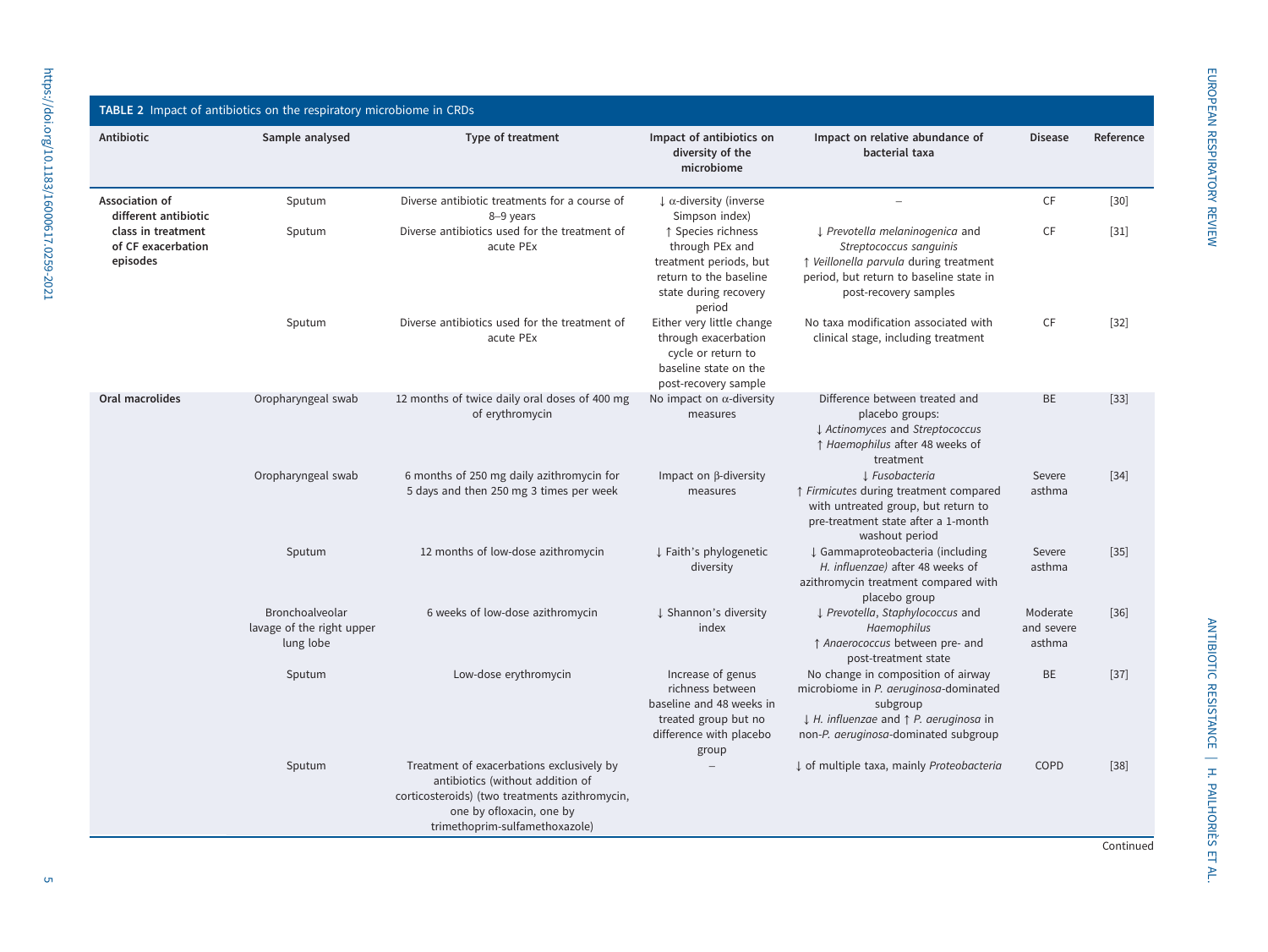| <b>TABLE 2 Continued</b> |                                                           |                                                                                                                            |                                                                                                                                                                                                                                                                   |                                                                                                                                                                                                                                                                                                                                                                                                                                                           |                |           |
|--------------------------|-----------------------------------------------------------|----------------------------------------------------------------------------------------------------------------------------|-------------------------------------------------------------------------------------------------------------------------------------------------------------------------------------------------------------------------------------------------------------------|-----------------------------------------------------------------------------------------------------------------------------------------------------------------------------------------------------------------------------------------------------------------------------------------------------------------------------------------------------------------------------------------------------------------------------------------------------------|----------------|-----------|
| Antibiotic               | Sample analysed                                           | Type of treatment                                                                                                          | Impact of antibiotics on<br>diversity of the<br>microbiome                                                                                                                                                                                                        | Impact on relative abundance of<br>bacterial taxa                                                                                                                                                                                                                                                                                                                                                                                                         | <b>Disease</b> | Reference |
| β-lactams                | Nasal swabs                                               | Various courses of treatments of several<br>weeks, mostly $(71%)$ $\beta$ -lactams                                         | ↑ Shannon's diversity<br>index                                                                                                                                                                                                                                    | J. Moraxellaceae<br>↑ other bacterial families (this increase<br>was verified after more than one<br>antibiotic treatment)                                                                                                                                                                                                                                                                                                                                | <b>CF</b>      | $[39]$    |
|                          | Bronchoalveolar lavage,<br>sputum or deep<br>throat swabs | Courses of treatment including $\beta$ -lactams (25<br>of 31 involving a single $\beta$ -lactam molecule) for<br>acute PEx | $\downarrow \alpha$ -diversity between<br>exacerbation and<br>treatment<br>$\downarrow$ $\alpha$ -diversity at<br>therapeutic doses<br>between baseline and<br>treatment<br>$\uparrow$ $\alpha$ -diversity at<br>sub-therapeutic doses at<br>the same time points | ↓ Haemophilus, Clostridiales and<br>Lachnospiraceae<br>↑ Fusobacterium and Pseudomonas in the<br>group treated at therapeutic doses<br>between baseline and treatment samples<br>No difference was observed in the<br>sub-therapeutic group at the same<br>time points<br>No difference in the bacterial<br>composition was observed in the two<br>groups between post-recovery and<br>baseline samples, or between<br>exacerbation and treatment samples | CF             | $[40]$    |
|                          | Sputum                                                    | Treatment of exacerbation episodes, 19 of 23<br>treatments including $\beta$ -lactams                                      | Minimal impact on global<br>community structure                                                                                                                                                                                                                   | I RA of some low abundance taxa with<br>antibiotic treatment: Gemella, two<br>Pasteurella OTUs, two Streptococcus<br>OTUs, Oribacterium and Neisseria                                                                                                                                                                                                                                                                                                     | CF             | $[41]$    |
|                          | Sputum                                                    | Treatment of exacerbation episodes by<br>associations including at least one i.v.<br>$\beta$ -lactam                       | ↑ Shannon's diversity<br>index in the first 72 h of<br>treatment<br>Return to the baseline<br>state after 8-10 days of<br>treatment                                                                                                                               | $\downarrow$ P. aeruginosa<br>↑ anaerobes (Prevotella and Veillonella),<br>in the first 72 h of treatment but return<br>to the baseline state after 8-10 days of<br>treatment                                                                                                                                                                                                                                                                             | <b>CF</b>      | $[42]$    |
|                          | Sputum                                                    | Cycle of 28 days of AZLI treatment followed by<br>a 28-day period without treatment                                        | No significant change in<br>Shannon's diversity index<br>or Bray-Curtis $\beta$ -diversity<br>index in one AZLI cycle<br>↓ Shannon's diversity<br>index<br>↓ Bray–Curtis ß-diversity<br>with $\uparrow$ AZLI cycles                                               |                                                                                                                                                                                                                                                                                                                                                                                                                                                           | <b>CF</b>      | $[43]$    |
| Aminoglycosides          | Sputum                                                    | A 1-month treatment with TIP                                                                                               | $\downarrow$ average species<br>richness (Shannon and<br>Simpson diversity indices)<br>after 1 week of therapy<br>Return to baseline state<br>after the end of<br>TIP therapy                                                                                     | Most changes noticed between baseline<br>state and first week of treatment<br>occurring among low abundance taxa,<br>mostly facultative and obligate anaerobes<br>(Neisseria, Megasphaera, Granulicatella,<br>Haemophilus, Streptococcus, Gemella,<br>Rothia, Veillonella, Oribacterium)                                                                                                                                                                  | <b>CF</b>      | $[44]$    |
|                          | Sputum                                                    | TIP or TIS during at least 1 year                                                                                          | No difference in<br>Shannon's diversity index                                                                                                                                                                                                                     | ↓ Parvimonas                                                                                                                                                                                                                                                                                                                                                                                                                                              | <b>CF</b>      | $[45]$    |

CRD: chronic respiratory disease; CF: cystic fibrosis; PEx: pulmonary exacerbation; BE: bronchiectasis; COPD: chronic obstructive pulmonary disease; RA: relative abundance; OTU: operational taxonomic unit; i.v.: intravenous; AZLI: aztreonam lysine for inhalation; TIP: tobramycin inhaled powder; TIS: tobramycin inhaled solution.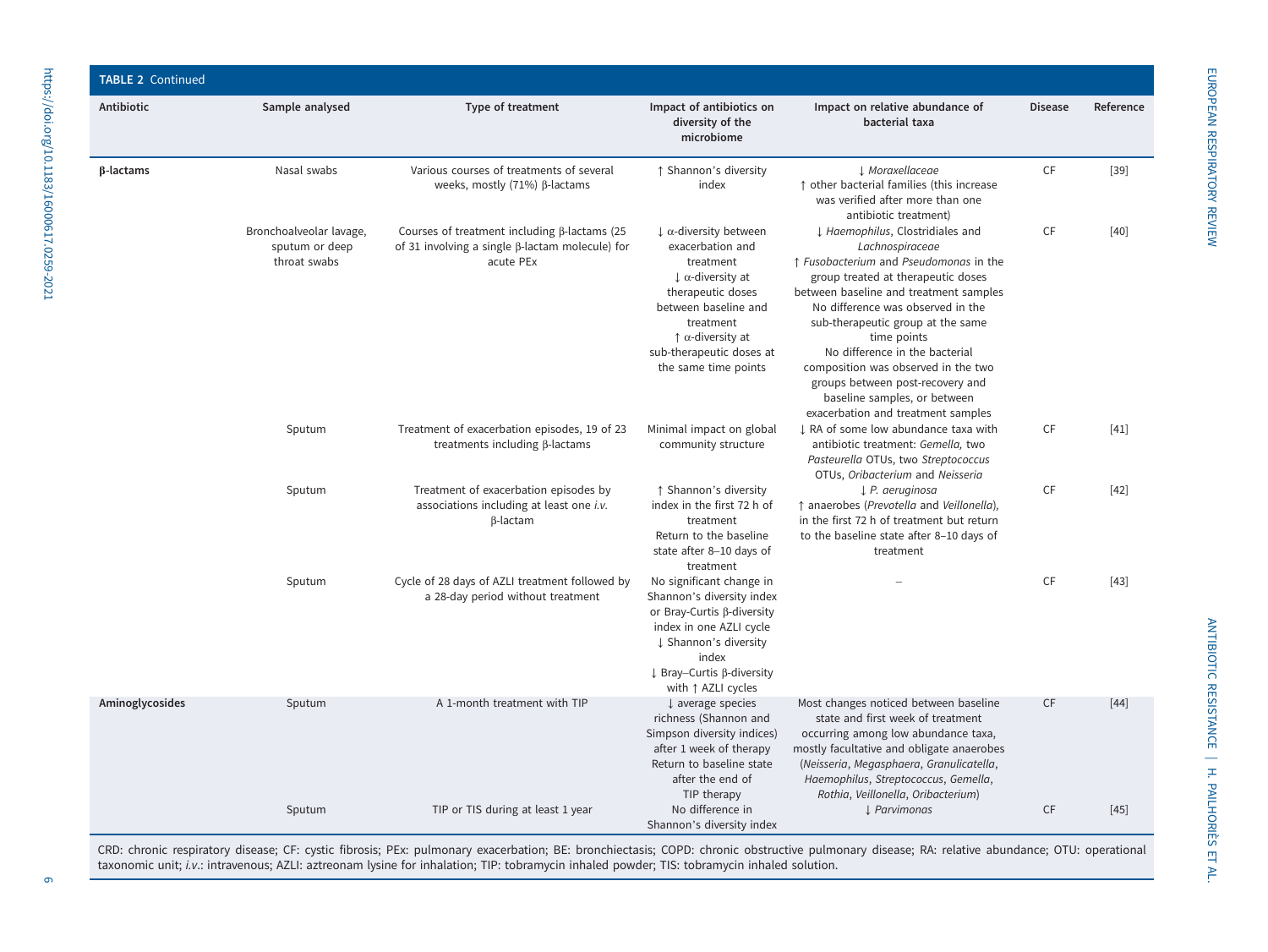in non-P. aeruginosa-dominated infections. Furthermore, some prudence should be advised for these long-lasting macrolide treatments, as in the CF population, because there is evidence of an antagonistic action between azithromycin and intravenous tobramycin use for the treatment of pulmonary exacerbations [\[48](#page-14-0)].

#### Influence of tobramycin on the respiratory microbiome

Inhaled tobramycin is used for chronic maintenance therapy for persistent  $P$ , *aeruginosa* infections in CF patients. Sputum microbiome composition under a 28-day course of tobramycin inhaled powder (TIP) has been shown to shift between the pre-treatment state and 1 month after the treatment. Surprisingly, this evolution is mainly driven by non-dominant taxa, with a decrease in the abundance of facultative and obligate anaerobes, i.e. untargeted bacteria at first sight [\[44](#page-14-0)]. The authors suggested that this observation might have been either associated with aminoside activity, although limited, under low-oxygen conditions or via an indirect effect through other interacting taxa [[44\]](#page-14-0). However, this conclusion should be balanced with another study, which, in contrast, showed relative stability of the CF sputum microbiome after TIP or tobramycin inhaled solution (TIS) treatment over several months [[45\]](#page-14-0). These disparities could be associated with the differences in tobramycin exposure, with the history of the patients (either naïve or with remote exposures to tobramycin depending on the study) or with the delay between the microbiome analysis and the initiation of the treatment. Further studies are needed to differentiate short- or long-term changes. HEIRALI et al. [[45\]](#page-14-0) also underlined that, in CF patients, some microbial predictors of the clinical response to TIP and TIS could exist in the respiratory microbiome: people with higher staphylococci relative abundance are better responders than people with higher P. aeruginosa relative abundance. This fact highlights the potential importance of respiratory microbiota composition analysis before introducing TIP or TIS chronic maintenance therapy.

#### Influence of β-lactams on the respiratory microbiome

β-lactams are recommended for the treatment of CF exacerbation episodes. In CF patients aged 1–21 years old, intravenous (i.v.) β-lactam therapeutic exposure during exacerbation episodes has been associated with a decrease in the diversity of the respiratory microbiome, and this modification was prolonged for more than 1 month after the end of the antibiotic treatment [[40\]](#page-14-0). There was also a minimal change in microbial diversity in exacerbation episodes under sub-therapeutic antibiotic exposure, highlighting the role of the β-lactam dosage in these modifications [\[40](#page-14-0)]. The abundance of bacterial genera also changed during β-lactam treatment at therapeutic doses, with a decrease in Haemophilus, Clostridiales and Lachnospiraceae, and an increase in Fusobacterium and Pseudomonas [\[40](#page-14-0)]. The time of exposure to β-lactams above the minimum inhibitory concentrations also reportedly has consequences on the recovery of microbial diversity following antibiotic treatment for pulmonary exacerbations in CF [[49\]](#page-14-0). Another study confirmed a decrease in diversity and a different composition of the core and accessory microbiome during treated CF exacerbation periods, but also resilience to the intervention of antibiotics 30 days after the end of treatment, with a return of the respiratory microbiome to the baseline state, in contrast to the previous observation [[31\]](#page-14-0). Several studies have reported global stability of sputum communities throughout exacerbation episodes and antibiotic treatment in CF patients, with minimal or transient changes in microbial population structures and general stability of the dominant taxa between the onset of exacerbation, after antibiotic treatment and during stable intervals [[32, 41](#page-14-0)]. Fopor et al. [[41\]](#page-14-0), however, did observe a small decrease in the richness of the respiratory microbiome at the end of antibiotic treatment but this was related to a decrease in the abundance of a small number of taxa: Gemella, two Pasteurella OTUs, two Streptococcus OTUs, Oribacterium and Neisseria. They also did not report any influence of the type of β-lactam on the respiratory microbiome structure [\[41](#page-14-0)]. Conversely, in a study on CF exacerbation episodes associated with P. aeruginosa and treated with i.v. β-lactams, some significant perturbations of the airway microbiome were noted in the first 72 h of antibiotic treatment, with a decrease in the relative abundance of P. aeruginosa, an increase in the overall microbiome diversity and an increase in the abundance of anaerobes such as Prevotella and Veillonella [\[42](#page-14-0)]. However, this perturbation was transient, with a bacterial community profile similar to the pre-treatment state after 8–10 days of antibiotic treatment [[42\]](#page-14-0). Thus, the action of β-lactams through CF pulmonary exacerbations is contradictory between studies, with either a significant or minor impact on the whole structure of the respiratory microbiome during the treatment period, probably depending on the dosage of the treatment and the chronology of the samples. Most studies confirmed microbiome resilience of the bacterial communities after the discontinuation of antibiotic treatment [\[32](#page-14-0), [31](#page-14-0)] or even during this treatment [[42](#page-14-0)]. The number of β-lactam antibiotic courses should also be considered in these studies because repeated antibiotic exposure is a factor in decreasing microbiome diversity [\[30](#page-13-0)]. Variation in the definition of a pulmonary exacerbation could also contribute to the differences in the observations. In some studies the definition of pulmonary exacerbation was based on Fuchs' criteria [[40, 41\]](#page-14-0), whereas in others only clinical signs were used [[32](#page-14-0)] or the criterion was the physician's decision to use *i.v.* treatment for an increase in respiratory symptoms  $[42]$  $[42]$ .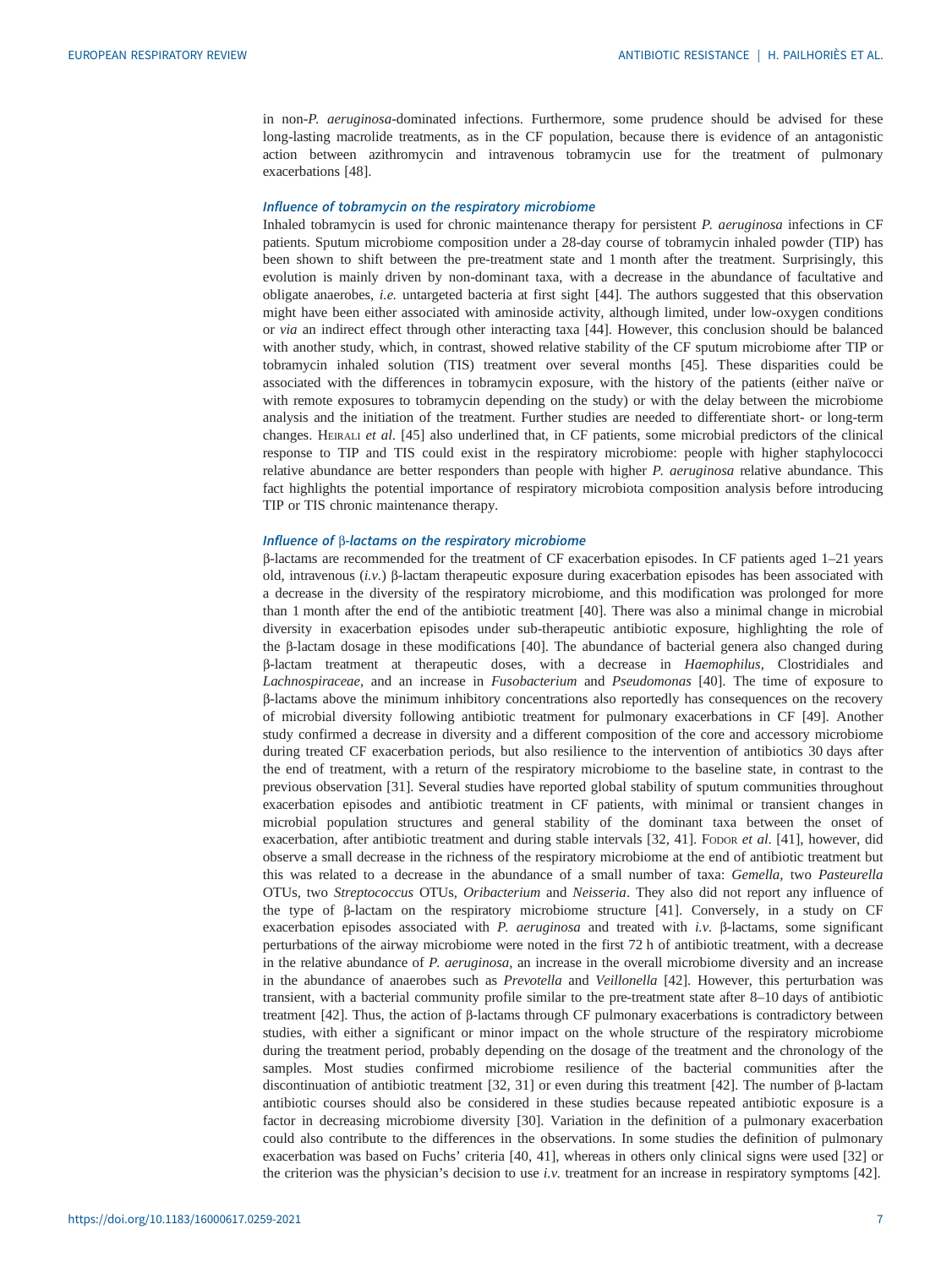β-lactams are also used for CF long-term maintenance therapies, with cycles of inhaled aztreonam lysine. A study by HEIRALI et al. [\[43](#page-14-0)] revealed that even if the CF airway microbiome seems quite stable through one cycle of inhaled aztreonam lysine, the α-diversity assessed by the Shannon diversity index tends to decline with repeated exposure to this antibiotic, suggesting that increased exposure to β-lactams through repeated cycles is related to a decrease in microbiome diversity. Finally, the age of the patients, especially in CF in which paediatric and adult populations are studied, could also have an influence on the impact of β-lactams on the microbiome and on its resilience, with the hypothesis of persistent changes in the respiratory microbiome following antibiotic treatments in the paediatric CF population [\[39](#page-14-0), [40](#page-14-0)].

The spread of ARGs through the respiratory microbiome can play a role in its behaviour under antibiotic treatment and its resilience following discontinuation. Therefore, analysis of all ARGs within the respiratory microbiome, *i.e* analysis of the respiratory resistome, seems crucial for a global understanding of the consequences of antibiotic treatment on the respiratory microbial community.

#### Deciphering the respiratory resistome

Different approaches have been used to explore the respiratory resistome: targeted methods (using quantitative real-time PCR (qPCR)), sequence-based analysis (using mNGS), functional metagenomics and three-dimensional modelling [[50\]](#page-14-0).

#### Targeted analysis techniques

Targeted approaches such as qPCR have been used to explore respiratory ARGs. These methods track the presence of specific ARGs within the microbiome and determine the relative abundance of these genes using a semi-quantitative technique [[50\]](#page-14-0). The qPCR approach has been shown to be more sensitive than mNGS for detecting and estimating ARG abundance [[51\]](#page-14-0). RAMSHEH et al. [[52\]](#page-14-0) used a custom set of 296 primer pairs that targeted, among others, 283 ARGs to explore the airway resistome in COPD and healthy subjects. Some strategies have also associated 16S rRNA gene amplicon sequencing, with multiplex PCR targeting ARGs, for a more comprehensive approach [[33\]](#page-14-0).

Combining mNGS with validatory qPCR analyses provides new perspectives for resistome analysis [[53\]](#page-14-0). The qPCR strategy is limited because it targets identified resistance genes, missing potential unknown or untargeted ARGs, and point mutations involved in the resistance phenotype. Besides, with these techniques it is impossible to identify the host carrying the ARGs, thus providing an incomplete view of microbial resistance. However, qPCR can be helpful as a more precise and efficient tool for specific ARG detection or quantification [\[53](#page-14-0)]. Therefore, qPCR should be helpful not as a particular technique given the limitation of this method, but to complement metagenomic analyses.

#### Shotgun metagenomics (mNGS)

Within genomic techniques, mNGS offers a potential alternative to decipher the lung resistome, with high-resolution profiling of ARGs. This method can generate millions of DNA reads from one sample, without prior amplification of a targeted gene [[54\]](#page-14-0). mNGS should be considered a valuable clinical adjunct in introducing antibiotic therapy in CRDs by helping to predict the evolution of antibiotic resistance. In addition, the presence and abundance of ARGs can be monitored in the long term and analysed based on the clinical evolution. Exploration of the genetic environment of ARGs, achievable with this technique, also allows for investigation of the potential for horizontal gene transfer and spreading of these genes. Metagenomics and exploration of the resistome in different habitats can help to identify highly mobile resistance genes and hotspots for lateral gene transfer [\[55](#page-14-0)]. However, if mNGS is associated with the prospection of the lung resistome, some issues still need to be settled. mNGS data analyses rely on databases that do not necessarily reflect the exhaustive panel of ARGs, only the reference genes, limiting the interpretation. Comparisons based on similarities with reference ARGs allow the detection of known ARGs or variants but can rarely predict totally new ARGs. Also, some resistance predictions arise from specific gene mutations, which are more challenging to analyse, even if known chromosomal mutations conferring resistance can be detected [[56\]](#page-14-0). Thus, although the prediction of phenotypic resistance based on mNGS results seems a tempting prospect, some false-negative results may still occur when compared with phenotypic methods [\[57](#page-14-0)]. In addition, the interrelationship between ARGs predicted by mNGS and the resistance phenotype may be unclear. It has been shown that some putative ARGs fail to confer resistance when expressed, such as the putative aminoglycoside kinases Rv3817 and Rv325c from Mycobacterium tuberculosis when expressed in *Escherichia coli* [\[12](#page-13-0)]. Some technical concerns also have to be accounted for when using mNGS, e.g. the high proportion of human DNA in the respiratory tract complicating the extraction of microbial sequences, and thus ARGs [\[1\]](#page-13-0). The relatively low abundance of ARGs also requires an adequate sequencing depth for an exhaustive and meaningful assessment of the respiratory resistome [[58\]](#page-14-0). Another restriction is the high price of mNGS if applied to large patient cohorts, which may impede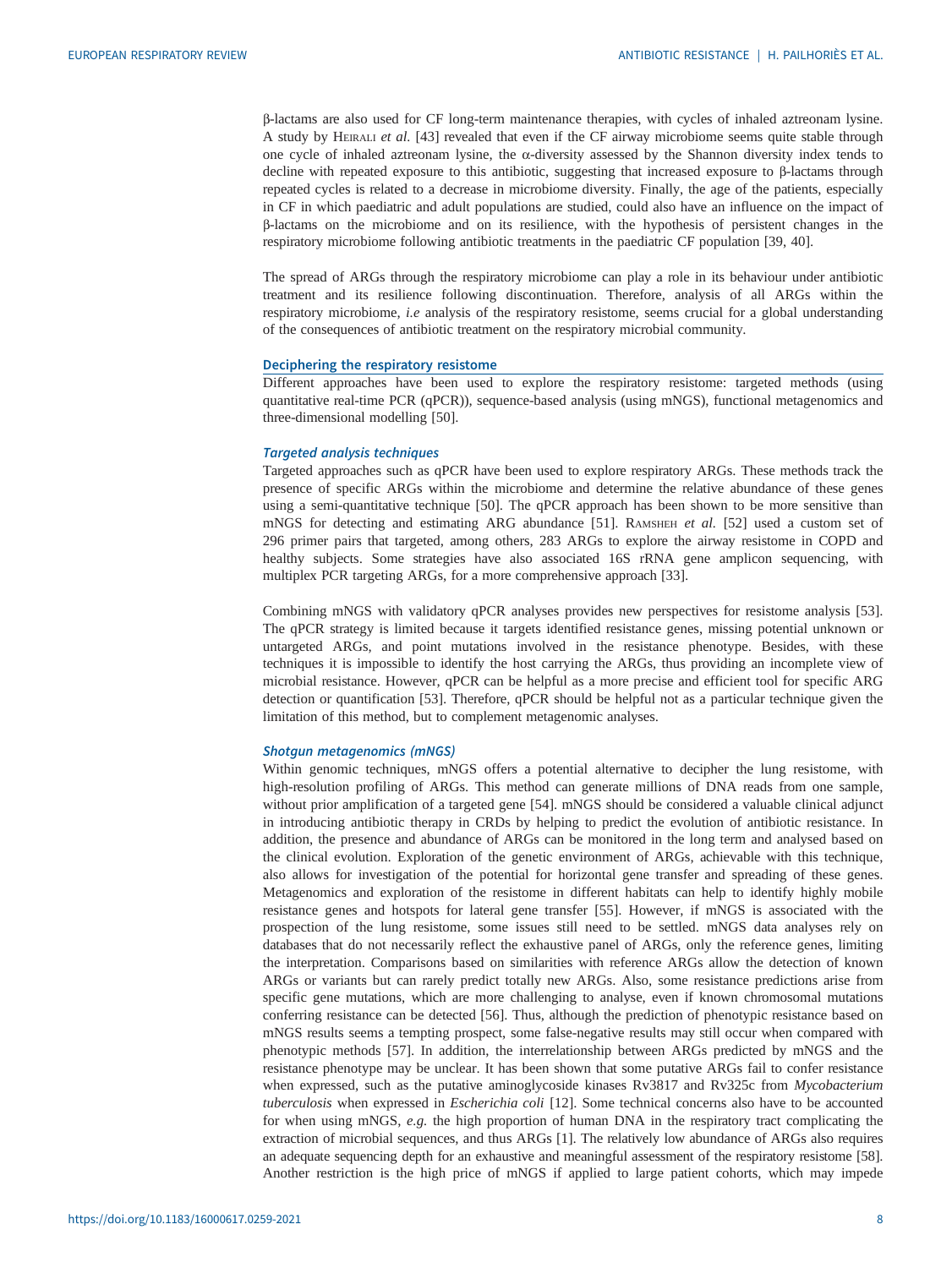routine application for antibiotic stewardship. To increase the sensitivity of resistome analysis, some studies propose ARG enrichment using a targeted capture method with a set of probes designed from reference sequences of the Comprehensive Antibiotic Resistance Database [\[59](#page-14-0)]. This method, applied for the analysis of gut ARGs, might be helpful to analyse the respiratory resistome, resulting in a better performance than mNGS with reduced depth of sequencing.

#### Functional metagenomic techniques

Some authors suggest applying a combination of metagenomic sequencing and culture methods as a functional analysis to explore the lung resistome. Functional metagenomics is an effective technique for analysing gene content and gene function in a polymicrobial sample. It allows a more complete analysis of the resistome, identifying the sequence of genes responsible for antibiotic resistance [\[56\]](#page-14-0). ALLEMANN et al. [\[60\]](#page-15-0) used this technique based on amplification and fragmentation of whole genomic DNA, with ligation of DNA fragments from metagenomic libraries into a cloning vector, to explore the respiratory resistome. This method was based on previous studies that developed functional metagenomics to characterise antibiotic resistance [[13,](#page-13-0) [50,](#page-14-0) [61](#page-15-0)]. The cloning step was then performed in an E. coli cloning host. After clone amplification by culture, the ones corresponding to ARGs were selected on agar plates containing antibiotics, using the same antibiotics as for the treatment of infants with CF. Up to 50 clones per sample were then set, for which plasmids were extracted and the corresponding DNA sequences amplified and analysed using nanopore MinION sequencing (Oxford Nanopore Technologies) [\[60](#page-15-0)]. "Classic" mNGS recovered some resistance genes linked to antibiotics that were not tested with the functional metagenomic approach (lincosamide, fosfomycin, macrolides and aminoglycosides). However, the read coverage obtained with mNGS was relatively low compared with the alternative [[60\]](#page-15-0). Thus, this functional metagenomic approach seems quite powerful and allows phenotypic features to be correlated with the identification of ARGs, with the capacity to discover new resistance genes. This method is, however, restricted to the analysis of resistance genes associated with the antibiotics used to select the clones, limiting the exploration of the resistome. The  $E$ . coli cloning system used also presents some limitations for exploring gram-positive ARGs [[62\]](#page-15-0). Besides, the possible presence of regulators of ARGs that are not recognised by the cloning host's gene machinery can introduce bias in this functional analysis, by altering the expression of genes and generating either false-positive or false-negative results [[63\]](#page-15-0). The choice of an appropriate vector seems therefore crucial in the design of the study. Additionally, culture conditions such as the medium, the antibiotic concentration and the conditions of incubation can affect the selection of resistant clones [[63\]](#page-15-0). Overall, despite some constraints, this seems a novel complementary approach that allows a functional perspective attractive for respiratory resistome analysis.

#### Three-dimensional modelling

Other functional predictive approaches could be adapted from the exploration of the intestinal resistome to predict ARGs from metagenomic datasets. RUPPÉ et al. [[64](#page-15-0)] developed a method based on protein homology modelling named "pairwise comparative modelling". This method increases the functional prediction of proteins by building structural models and enables the classification of predicted antibiotic-resistance determinants. These can then be assigned to bacterial phyla and located and investigated for their mobility potential, distribution in the human microbiome, and dynamics within the antibiotic exposure being investigated [\[64](#page-15-0)]. This approach complements metagenomic analysis with the functional prediction of ARGs. Furthermore, three-dimensional modelling helps predict the harmful consequences of specific mutations in the reference protein [[56\]](#page-14-0). However, while this method may be useful for predicting genes homologous to known antibiotic-resistance determinants, it could also exclude ARGs without homology to reference genes.

Currently, there is no gold-standard method for the exploration and prediction of the resistome. However, using several complementary approaches might allow a deeper insight into the respiratory resistome.

#### Respiratory resistome

Bacteria constituting the lung microbiome of patients with CRDs are associated with a diverse set of resistance mechanisms. Significant promotion of antibiotic resistance is observed in patients with CF and advanced pulmonary disease, which is related to long-term antibiotic treatments [[65\]](#page-15-0). Lists of ARGs documented in respiratory samples in healthy and CRD populations are presented in the [supplementary](http://err.ersjournals.com/lookup/doi/10.1183/16000617.0259-2021.figures-only#fig-data-supplementary-materials) [material](http://err.ersjournals.com/lookup/doi/10.1183/16000617.0259-2021.figures-only#fig-data-supplementary-materials). Some studies have also reported the presence of a complex nasal resistome in the first year of life in CF patients not yet exposed to antibiotics, suggesting that exposure to antibiotic treatments might not be the only factor in developing the bacterial resistome [\[60](#page-15-0)]. A wide respiratory resistome has also been identified in patients with COPD, BE or severe asthma, with a higher repertoire of resistance determined in patients with COPD and BE [\[66](#page-15-0)]. Another study identified that ARGs were 37% more prevalent in the sputum from COPD patients than in expectorations from healthy subjects [[52\]](#page-14-0), and this was mostly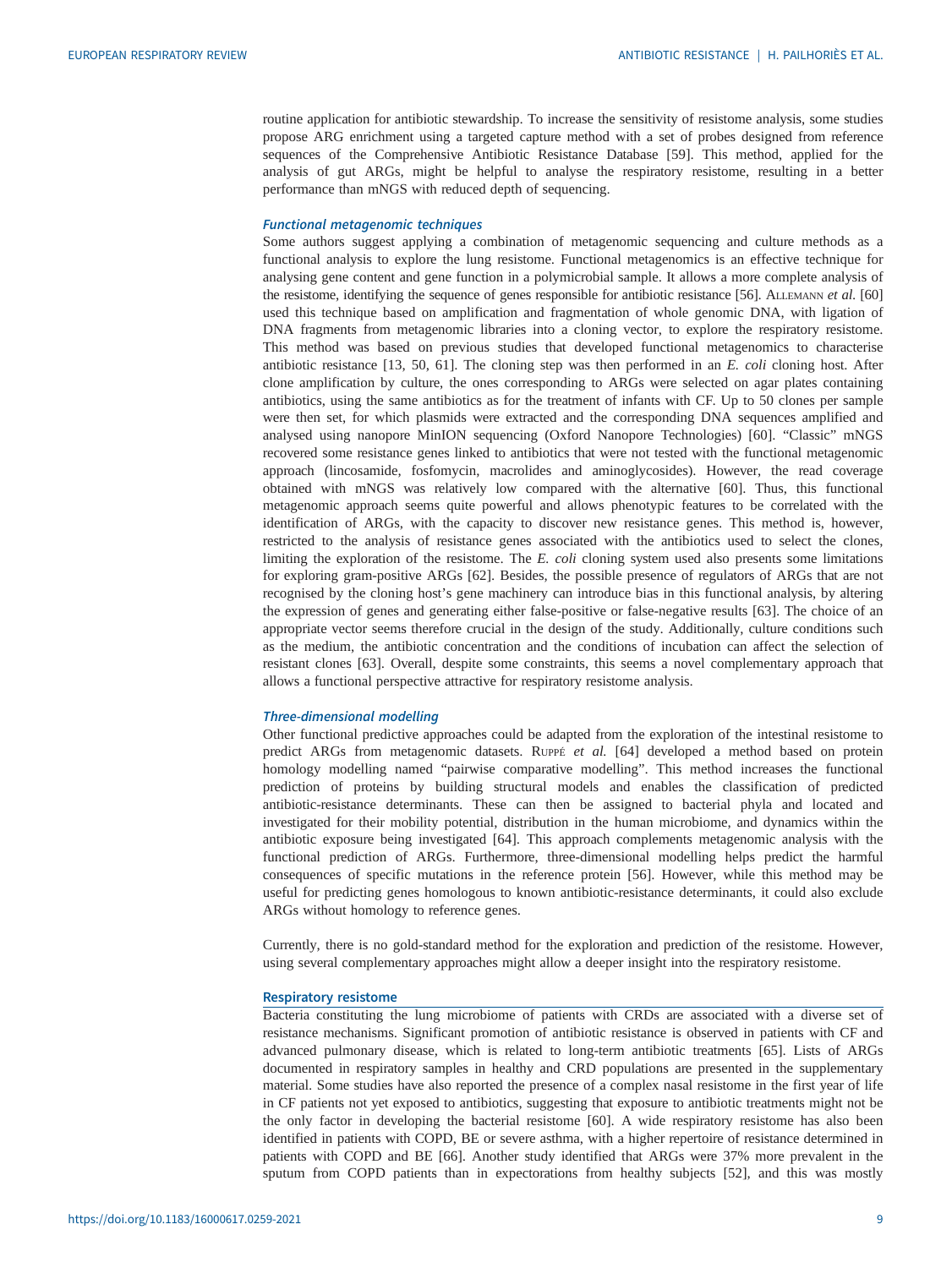attributable to the increase in the bacterial burden in COPD patients compared with healthy individuals [[52\]](#page-14-0). This attests to the issue of assessing the ARG reservoir in these CRDs. Furthermore, the instability of the respiratory resistome has been highlighted, with "losses" of resistance to antibiotic classes reported simultaneously by metagenomic and in-culture analyses [\[67](#page-15-0)]. Therefore, mechanisms underlying the evolution of the respiratory resistome would be interesting to dissect. This review focused on whole respiratory resistome analyses, excluding specific PCR on bacterial isolates obtained by standard culture.

#### The "core" respiratory resistome

The concept of a core respiratory resistome has emerged in the last few years. Indeed, a core respiratory resistome common to healthy individuals and patients with COPD, BE or severe asthma has been identified [[66\]](#page-15-0). It is composed of ARGs from β-lactams ( $oxa$ -255,  $c$ fxA2), diaminopyrimidine (dfrA1), fluoroquinolones (pmrA), macrolides (msrD, ermB, ermX and ermF), lincosamides (lnuC), chloramphenicol (catS), aminoglycosides (aac(3)-VIIa and aph(3)-IIIa) and tetracycline classes (tetW, tetA, tetB, tetD and tetO) [\[66](#page-15-0)]. In another study comparing the resistome of COPD patients and healthy subjects, carbapenemases, extended-spectrum β-lactamases (ESBLs) and ampC genes were identified in the respiratory resistome of the healthy control group [\[52](#page-14-0)]. The presence of a core resistome with abundant macrolide-resistance genes is a recent and crucial finding for the future management of CRD. The notion of a core resistome questions the diagnostic implications and the potential benefit of screening ARGs in the respiratory microbiota of CRD patients prior to introducing long-term antibiotic therapies such as macrolides.

#### The "accessory" resistome in CRDs

There are distinctive features in the composition of the respiratory resistome in the context of CRD. It has been shown that patients with COPD and BE have a higher load of ARGs than patients with severe asthma and healthy individuals [[66\]](#page-15-0). One explanation could be the different physiopathology of these diseases, and the fact that patients with severe asthma are often less subjected to multiple courses of antibiotic treatment [[68\]](#page-15-0). However, surprisingly, recent antibiotic exposure does not seem to result in a higher abundance of ARGs in COPD or BE [[52,](#page-14-0) [66\]](#page-15-0). In these previous studies, antibiotic treatment was either stopped 6 weeks before resistome analysis [\[52](#page-14-0)] or used 6 months before recruitment [\[66](#page-15-0)]. It is possible that the impact of antibiotic therapy on the resistome is a short-term effect but longitudinal analyses of the resistome are needed to corroborate this hypothesis. However, these metagenomic data concerning the impact of antibiotics on the ARG reservoir must be balanced with phenotypic analyses. Long-term antibiotic therapy for the prevention of COPD exacerbation episodes is associated with a rise in antibiotic resistance, with a significant increase of moxifloxacin, doxycycline and azithromycin minimal inhibitory concentrations (with a three to six times increase) compared to pre-treatment values after a 13-week treatment [\[69](#page-15-0)]. In COPD records, no correlation was established between exacerbation episodes (based on forced expiratory volume in 1 s and the modified Chronic Respiratory Disease Questionnaire (mCRQ) score) and ARG prevalence [[52\]](#page-14-0). These contradictory data identify an area for further study that might help elucidate the chronology and evolution of the respiratory resistome with antibiotic use and development of the pathology.

#### Multidrug efflux-mediated systems

Multidrug efflux-mediated systems are the most represented gene function within the resistance mechanisms in the CF lung resistome [\[60](#page-15-0), [65\]](#page-15-0), representing >50% of identified respiratory ARGs in this population [\[67](#page-15-0)], and thus seem to play an essential role in bacterial resistance [\(supplementary material](http://err.ersjournals.com/lookup/doi/10.1183/16000617.0259-2021.figures-only#fig-data-supplementary-materials)). Some are associated with bacteriophage sequences in the CF population [\[70](#page-15-0)], leading to speculation of horizontal transmission of these genes in the bacterial population. In functional metagenomic analyses performed on the nasal resistome of CF patients in the first year of life, multidrug-resistance efflux pumps of the ATP-binding cassette (ABC) and major facilitator superfamily transporters were the most common resistance mechanisms identified (in 4.6% and 7.7% of the nasal swabs, respectively) [\[60](#page-15-0)]. But while these genes seem to be present in the early life of CF patients, the abundance of these resistance genes can vary through disease progression. A metagenomic functional analysis performed on the sputum samples of 12 CF patients with either mild or severe lung disease indicated enrichment of multidrug-resistance efflux pumps of the ABC and resistance-nodulation-cell division superfamilies in the group with severe disease [\[65\]](#page-15-0). In this same study, resistance genes were associated with only three bacterial species: Achromobacter xylosoxidans, F. periodonticum and an unclassified member of the Bordetella genus [\[65](#page-15-0)]. In BE patients, some multidrug efflux pump genes, such as  $hmrM$ , appear to increase significantly after treatment with erythromycin [[53\]](#page-14-0). However, qPCR analyses revealed that this gene was significantly correlated with H. influenzae because it is chromosomally encoded on this species. Thus, as in this example, the influence of antibiotic treatment on the abundance of resistance genes can instead be associated with variation in the abundance of the bacterial load following antibiotic treatment [[53\]](#page-14-0).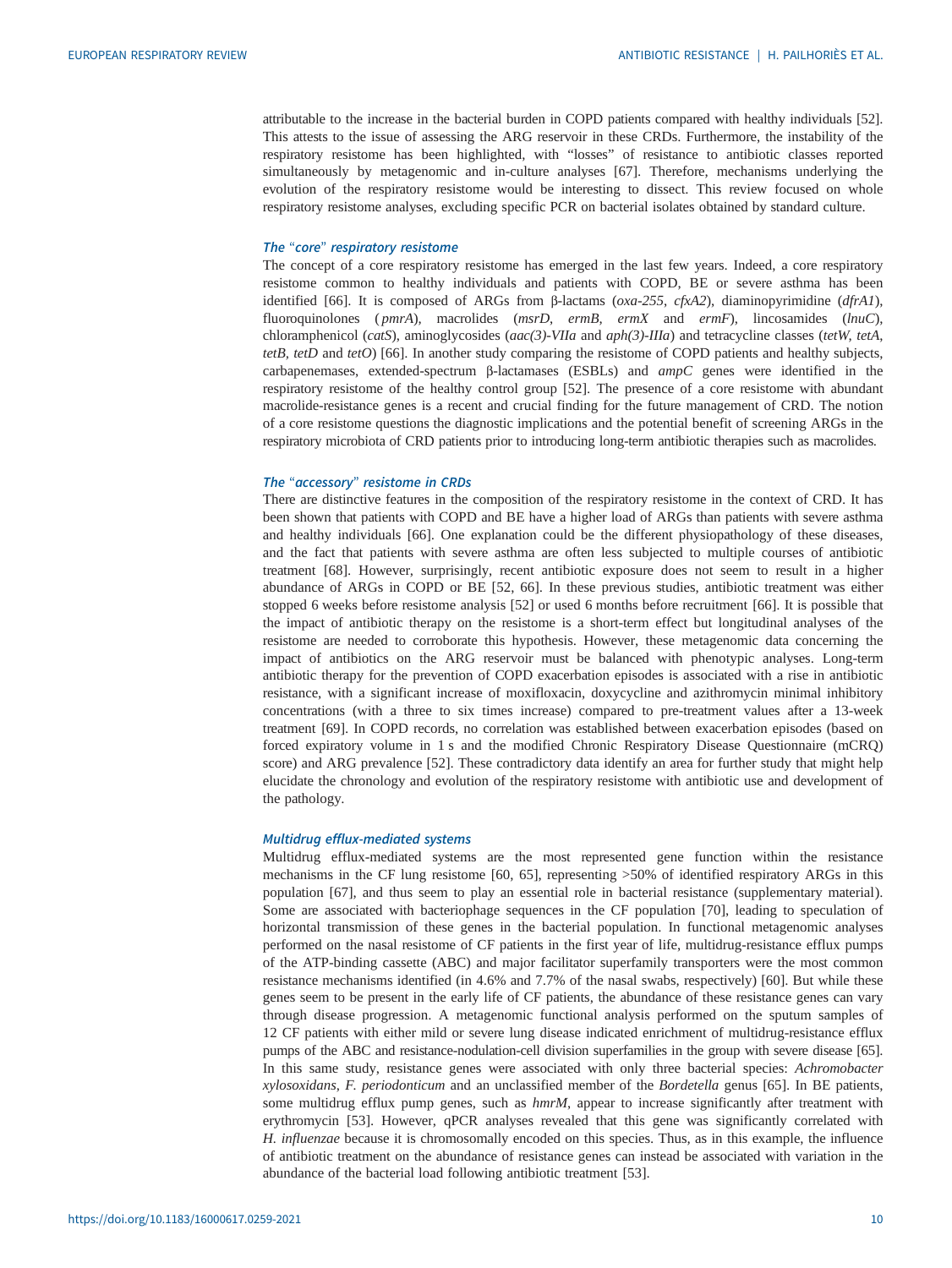#### The resistome and β-lactam-resistance genes

β-lactam resistance is frequently identified within the CF respiratory resistome. In their study of the nasal resistome in the first year of life in CF patients, ALLEMANN et al. [[60](#page-15-0)] found that 64 predicted sequences were associated with β-lactamases among the 171 resistance genes identified. Within these sequences, eight had <85% identity over 90% of sequences to any known β-lactamase, bringing to light the existence of an undiscovered resistome. Surprisingly, eight proteins with a β-lactamase profile were associated with the ESBL phenotype [[60](#page-15-0)]. The β-lactamases, highly abundant in the CF respiratory resistome, have also been identified in the respiratory virome of CF patients, suggesting a potential phage-mediated spread in the bacterial community [\[67, 70](#page-15-0)]. This interesting result underlines the interest in resistome analysis for a greater understanding of ARG dissemination mechanisms. ALLEMANN et al. [[60](#page-15-0)] also reported that the β-lactam-resistant phenotypes were more frequent in infants who received one or more antibiotic therapies, although with a nonsignificant trend. The presence of β-lactamases, including ESBLs, at an early stage in the life course of CF patients might impact further antibiotic treatment outcomes. The β-lactamases from classes A and B were mainly associated with the phyla Proteobacteria, Firmicutes and Bacteroidetes. β-lactamases from classes C and D were exclusively associated with Proteobacteria [\[60\]](#page-15-0). With regard to the COPD resistome, the pbp2x gene related to the Streptococcus genus has been detected at least 20% more frequently in COPD patients than in healthy subjects [\[52](#page-14-0)]. In this population, ESBLs and AmpC β-lactamase genes showed a modest excess compared with healthy subjects [\[52\]](#page-14-0). A high copy number of  $bla<sub>VIM</sub>$  genes has been associated with bacteriophages in sputum samples of CF patients [\[71](#page-15-0)]. Carbapenemases have also been detected in the COPD respiratory resistome, including the New Dehli metallo-β-lactamase-1 (NDM-1) gene [\[52\]](#page-14-0).

#### The resistome and macrolide-resistance genes

The influence of macrolide chronic maintenance therapy on antibiotic resistance has been discussed earlier; bacterial isolates from the respiratory microbiome are significantly more resistant to macrolides in CRDs treated with this therapy [\[72](#page-15-0), [73\]](#page-15-0). However, macrolide resistance cannot solely be associated with macrolide chronic maintenance therapy because macrolide-resistance markers have been described not only in the core respiratory resistome of patients with COPD, bronchiectasis or severe asthma, but also in that of healthy individuals [\[66](#page-15-0)]. In the same study, the rRNA methylase gene ermX was associated with several taxa, mainly consisting of upper airway commensals. Some taxa, such as Actinomyces and streptococci, were directly associated with  $ermX$  and  $ermB$ , and a strong association was also found between  $ermF$  and Bacteroides thetaiotaomicron [\[66](#page-15-0)]. Some associations between msrD and Clostridioides difficile or Morococcus cerebrosus were also found in respiratory samples of patients with respiratory diseases [[66\]](#page-15-0). The association between macrolide-resistance genes and some gut species whose presence is unusual in the respiratory microbiome, such as B. thetaiotaomicron and C. difficile, suggests seeding of the airway resistome. Silent aspiration or gastro-oesophageal reflux has indeed been proposed to occur in CRDs [\[74](#page-15-0)–[77](#page-15-0)]. These mechanisms could be an interesting explanation for the exchange of species and resistance genes between the gut and the respiratory microbiome. The  $mefA$  efflux pump system gene has also frequently been identified in respiratory samples of patients with COPD and is one of the most commonly detected ARGs [\[77, 78\]](#page-15-0). Thus, resistance genes from the macrolide–lincosamide–streptogramin axis seem highly abundant, dominating the core airway resistome [\[66](#page-15-0)]. This result is important, given the high use of macrolides in the context of CRDs: long-term macrolide therapy is recommended to reduce rates of pulmonary exacerbations. The selective pressure exerted on the respiratory microbiome by this class of antibiotics seems critical. Exploring the core macrolide resistome with mNGS before introducing long-term macrolide therapy might help monitor the treatment. Long-term macrolide therapy also has an impact on the respiratory resistome, resulting in a significant increase in macrolide resistance, especially in viridans streptococci, with an increase in the relative abundance of ermB or ermF methylase genes as well as mel, msrE and mefA efflux pump system genes [[35](#page-14-0), [69](#page-15-0), [77](#page-15-0), [79](#page-15-0)]. The increase in abundance of transmissible plasmid-encoded genes following macrolide therapy, such as ermB, is worrying and requires further study of the macrolide resistome in long-term therapy [\[53](#page-14-0)].

#### The resistome and fluoroquinolone-resistance genes

Fluoroquinolone-resistance genes have been identified as being associated with bacteriophage sequences in the CF virome [[70\]](#page-15-0), underlining a role for prophages in disseminating resistance genes in the respiratory resistome. In BE patients, a decrease in the relative abundance of patA, a chromosomally encoded fluoroquinolone-resistance gene, was observed following macrolide treatment, but this decrease correlated with a reduction in the abundance of S. pneumoniae [[53\]](#page-14-0).

#### The resistome and tetracycline-resistance genes

Tetracycline non-susceptibilities seem rare in the nasal respiratory microbiome of CF infants; the ARGs most frequently identified are tetK and tetM within Firmicutes [\[60](#page-15-0)]. tetM has also been commonly detected in the respiratory samples of patients with COPD diseases [[78\]](#page-15-0). In severe asthma, long-term azithromycin treatment (500 mg three times a week for 48 weeks) was related to an increase in  $tetW$  and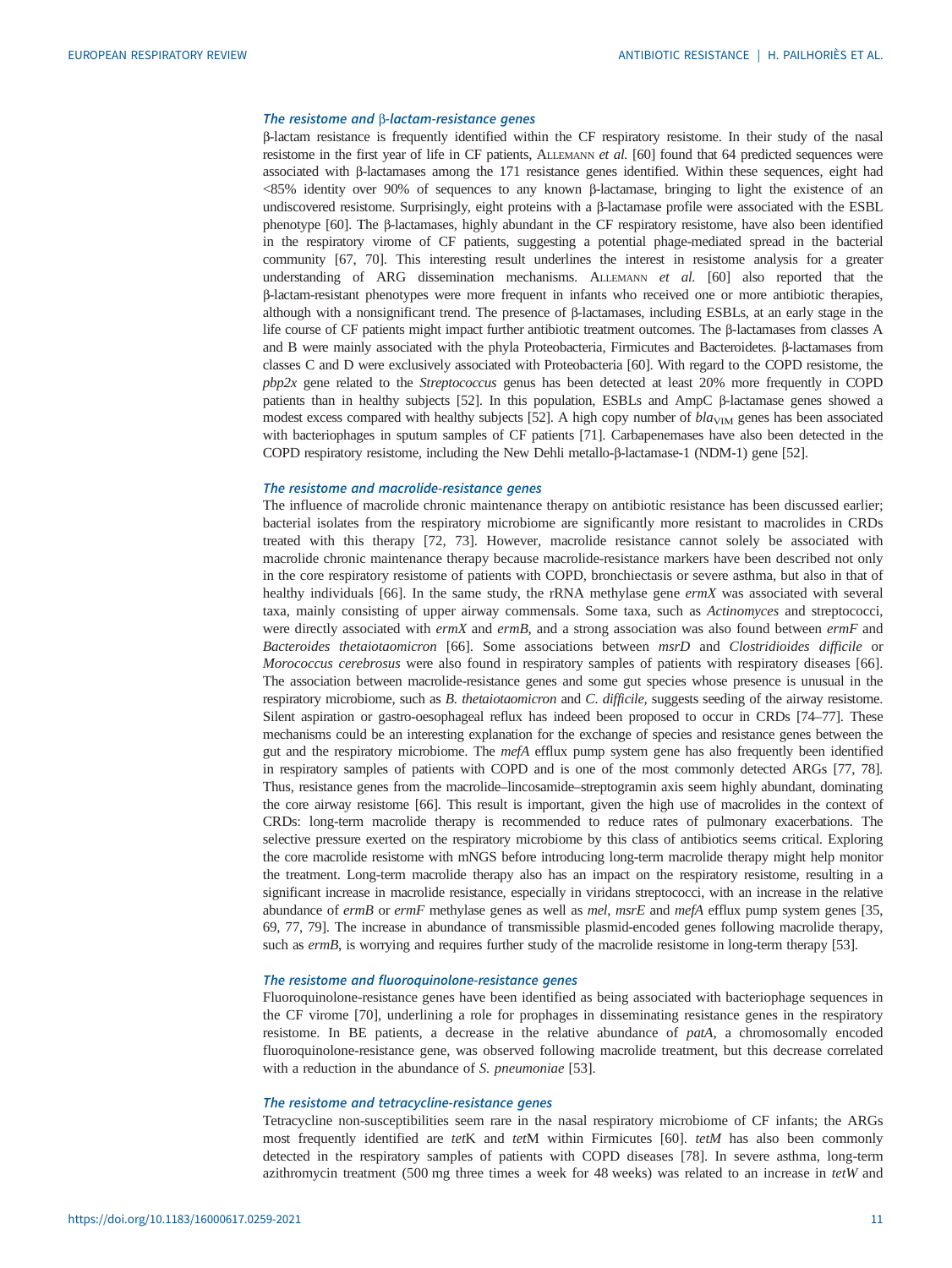tetM resistance genes, significantly associated with resistant viridans streptococci [\[35](#page-14-0)]. In this previous study, tetM was found predominantly combined with ermB on a Tn916 mobile genetic element in streptococci, clarifying the increase of this gene after macrolide therapy [\[35](#page-14-0)]. Similarly, tetW is also reportedly associated with ermB in transferable genetic elements in streptococci [\[80](#page-15-0)]. These observations underline the vast potential consequences of macrolide usage in CRDs on antibiotic resistance.

#### The airborne-associated respiratory resistome

Some studies have reported the co-occurrence of ARGs in the context of CRDs in the environment, e.g. in inhalers [\[66](#page-15-0)], illustrating the potential of such therapeutic devices to act both as reservoirs for antibiotic-resistance determinants and a place for the exchange of these determinants between the environment and the airway. Another study using face-mask sampling highlighted the presence of ARGs in the aerosols of 69% of COPD patients, and these were also present in sputum [\[78\]](#page-15-0). These studies attest to the airborne dissemination of ARGs from the respiratory resistome in COPD patients and the complex interactions between the respiratory tract of patients with CRDs and their environment, which require further study.

#### Advantages, challenges and limits of resistome analysis

The genotypic prediction of phenotypic bacterial resistance is an expected benefit from resistome analysis [\(figure 2](#page-12-0)). Recently, a scoring system based on mutation-driven and horizontally acquired resistance analysis by whole-genome sequencing has been established for several antibiotics in P. aeruginosa [[81\]](#page-15-0). Other profiling strategies have used machine learning to generate a predictive model of antibiotic resistance in this same species, obtaining high sensitivity and high predictive values by combining whole-genome sequencing and transcriptome analyses [\[82](#page-15-0)]. These methods would consolidate resistome analyses by developing tools for predicting antibiotic resistance from metagenomic data, thus laying the foundations for targeted antibiotic therapy based on NGS. The long-term monitoring of resistome data of patients with CRDs would also help to rapidly adapt antibiotic therapy to the evolution of ARG composition.

Therefore, respiratory resistome analysis provides access to a broad range of information regarding bacterial antibiotic resistance. However, it is a complex process to compare the results of respiratory resistome analysis between different studies. Heterogeneous results are a result of the different clinical features of the patients, the types of sample collected, the processing of the samples and the kind of techniques used for the analysis [\[83](#page-15-0)]. The control of oral contamination is a key element in interpreting respiratory microbiome analyses, with a variable extent of oral contamination depending on the sampling method [[84](#page-15-0)]. No gold-standard sample has been defined for lung microbiome and resistome studies [\[83\]](#page-15-0). Differences in bacterial communities have been demonstrated between the types of respiratory specimens in CF patients, with distinct communities in the upper and lower airways [[81\]](#page-15-0). Oral contamination of respiratory samples could, therefore, also have an impact on lung resistome results. Similar to studies of pulmonary microbiota, it is therefore difficult to envisage a single sample that could reflect the entire pulmonary resistome, particularly given the compartmentalisation of certain chronic pulmonary infections and pulmonary biogeography.

Lastly, particular attention should be given to the microbiome analysis. In several studies, the variation in the composition of the respiratory resistome following antibiotic treatment was associated with the influence of these treatments on single bacterial taxa. Variation in ARG abundance was thus related to the intrinsic resistance of specific bacterial species that emerged after antibiotic treatment [\[53](#page-14-0)]. This highlights the corresponding requirement of combining microbiome and resistome analyses for a comprehensive understanding of the mechanisms underlying ARG evolution.

#### Points for future research and clinical practice

#### Question for future research

• How to correlate resistome data with phenotypic antimicrobial resistance?

#### Points for clinical practice

• In the future, resistome analysis will be key for the introduction of a personalised antibiotic strategy in CRDs and support for antimicrobial stewardship.

#### Conclusion

CRDs are associated with antibiotic regimens administered for the prophylaxis and treatment of exacerbation episodes, which might shed light on the emergence of antibiotic-resistance mechanisms spreading throughout the lung bacterial community. This lung bacterial community is now considered to be a complex interactive network of bacteria. In terms of resistance, these microbial community interactions seem decisive with the horizontal transfer of genes or delivery of resistance enzymes that can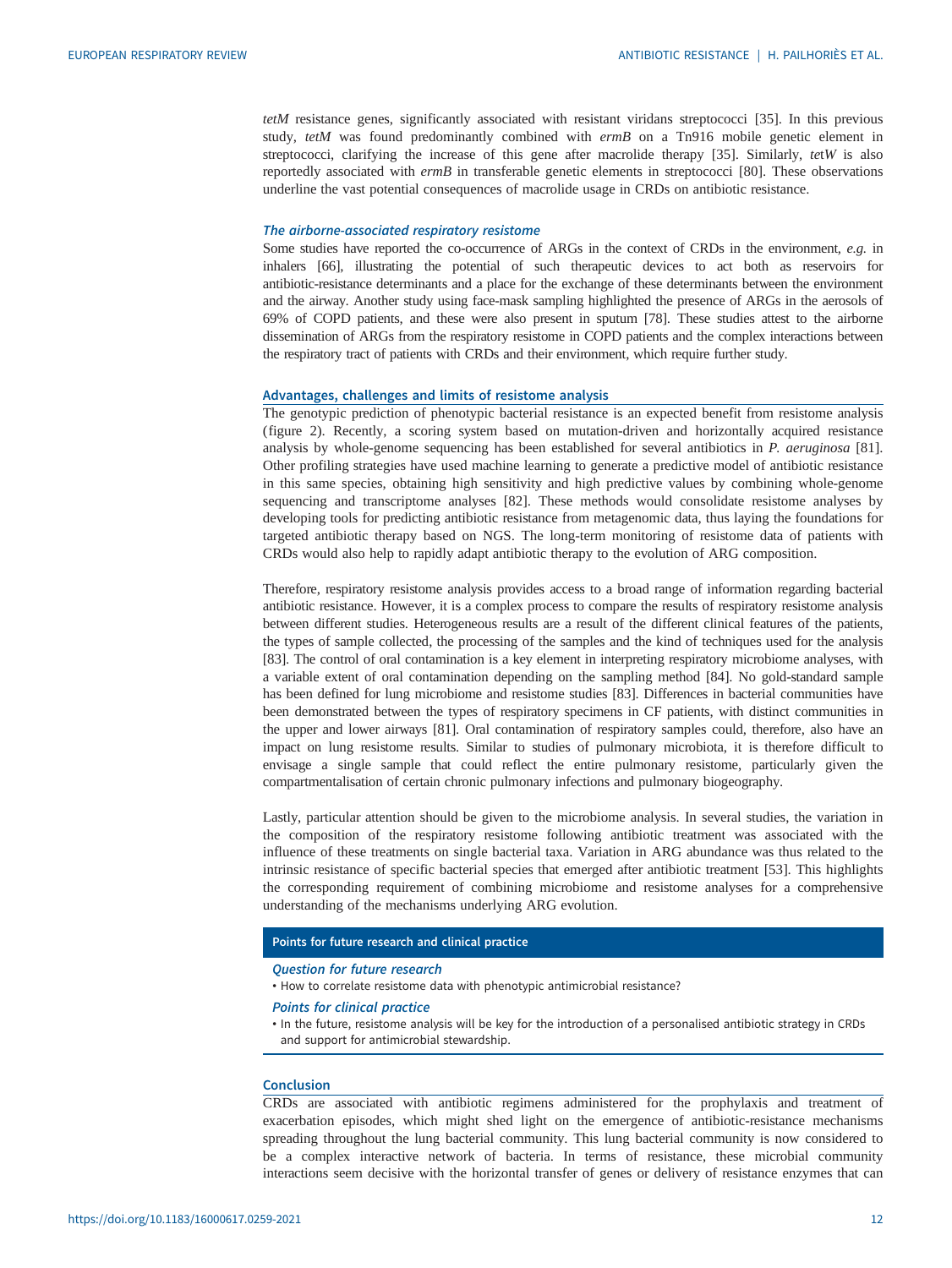<span id="page-12-0"></span>

FIGURE 2 Advantages, challenges and issues of resistome analysis in chronic respiratory diseases. Resistome data interpretation for the implementation of antibiotic resistance prediction relies on different strategies. A scoring system, based on analysis of mutations and horizontally acquired antibiotic-resistance genes (ARGs), has been developed [\[81](#page-15-0)]. Another method uses machine-learning strategies to predict phenotypic resistance by combining sequencing and transcriptome analysis [\[82](#page-15-0)]. Three-dimensional modelling, by building structural models, can also help in protein function prediction [[64](#page-15-0)]. Functional metagenomics, which correlates phenotypic resistance and metagenomics data, can also provide insight into the interpretation of bacterial resistance [\[60](#page-15-0)]. However, some issues need to be settled. The variation in respiratory resistome data depending on the methodology used complicates inter-study comparison [\[83](#page-15-0), [84\]](#page-15-0). Also, some variation in ARG abundance and resistome data can be associated with the intrinsic resistance of a single bacterial taxa, and needs to be correlated with microbiome analysis [[53\]](#page-14-0). Finally, some difficulties can emerge in the phenotypic prediction of resistance to antibiotic molecules. SOP: standard operating procedure.

> shield other species from the action of antibiotic molecules [[85, 86](#page-15-0)]. Thus, classical techniques for determining bacterial susceptibility to antibiotic agents in the context of infections in CRD appear to have some limits. In the last few years, resistome analysis has made it possible to decipher the genes involved in resistance mechanisms within the complex respiratory microbiome of patients with CRD. This provides interesting perspectives for the future and the possibility of implementing new strategies for predicting and managing bacterial resistance in these diseases, potentially allowing the implementation of personalised antibiotic therapy depending on the composition of the respiratory resistome.

Provenance: Submitted article, peer reviewed.

Conflict of interest: P-R. Burgel reports grants or contracts from GSK, Boehringer Ingelheim and Vertex; consulting fees from AstraZeneca, Chiesi, GSK and Insmed; and payment or honoraria for lectures, presentations, speakers' bureaus, manuscript writing or educational events from AstraZeneca, Boehringer Ingelheim, Chiesi, GSK, Insmed, Novartis, Pfizer, Vertex and Zambon, all outside the submitted work. The remaining authors have nothing to disclose.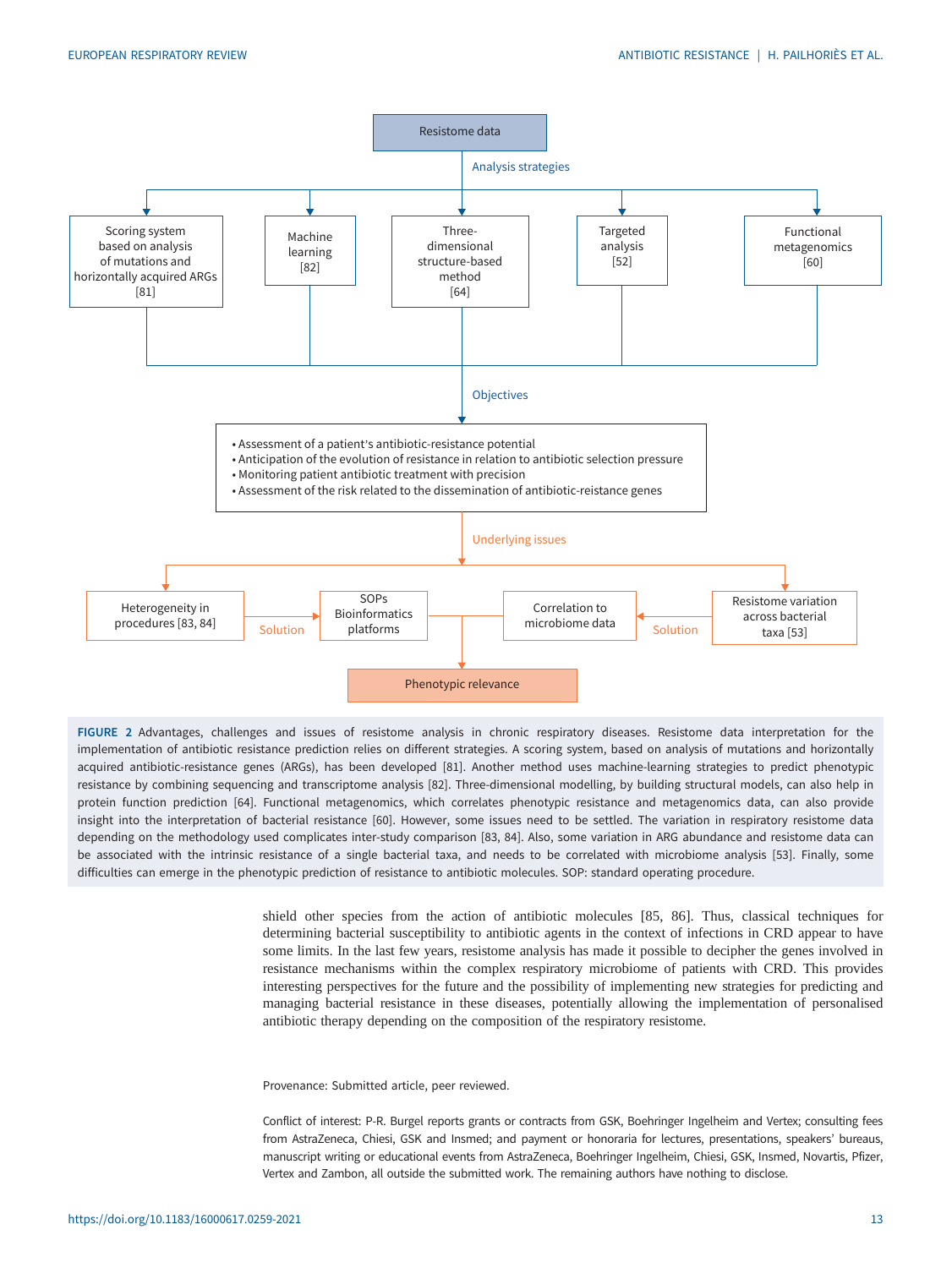#### <span id="page-13-0"></span>References

- 1 Budden KF, Shukla SD, Rehman SF, et al. Functional effects of the microbiota in chronic respiratory disease. Lancet Respir Med 2019; 7: 907–920.
- 2 Chung KF, Wenzel SE, Brozek JL, et al. International ERS/ATS guidelines on definition, evaluation and treatment of severe asthma. Eur Respir J 2014; 43: 343–373.
- 3 Farrell PM, White TB, Ren CL, et al. Diagnosis of cystic fibrosis: consensus guidelines from the Cystic Fibrosis Foundation. J Pediatr 2017; 181S: S4–S15.
- 4 Mirza S, Clay RD, Koslow MA, et al. COPD guidelines: a review of the 2018 GOLD report. Mayo Clin Proc 2018; 93: 1488–1502.
- 5 Welsh EJ, Evans DJ, Fowler SJ, et al. Interventions for bronchiectasis: an overview of Cochrane systematic reviews. Cochrane Database Syst Rev 2015; 7: CD010337.
- 6 Mims JW. Asthma: definitions and pathophysiology. Int Forum Allergy Rhinol 2015; 5: Suppl. 1, S2–S6.
- 7 Gibson PG, Yang IA, Upham JW, et al. Effect of azithromycin on asthma exacerbations and quality of life in adults with persistent uncontrolled asthma (AMAZES): a randomised, double-blind, placebo-controlled trial. Lancet 2017; 390: 659–668.
- 8 Hurley MN, Ariff AHA, Bertenshaw C, et al. Results of antibiotic susceptibility testing do not influence clinical outcome in children with cystic fibrosis. J Cyst Fibros 2012; 11: 288–292.
- 9 Flynn JM, Cameron LC, Wiggen TD, et al. Disruption of cross-feeding inhibits pathogen growth in the sputa of patients with cystic fibrosis. mSphere 2020; 5: e00343-20.
- 10 Somayaji R, Parkins MD, Shah A, et al. Antimicrobial susceptibility testing (AST) and associated clinical outcomes in individuals with cystic fibrosis: a systematic review. J Cyst Fibros 2019; 18: 236–243.
- 11 Man WH, de Steenhuijsen Piters WAA, Bogaert D. The microbiota of the respiratory tract: gatekeeper to respiratory health. Nat Rev Microbiol 2017; 15: 259–270.
- 12 Wright GD. The antibiotic resistome: the nexus of chemical and genetic diversity. Nat Rev Microbiol 2007; 5: 175–186.
- 13 Sommer MOA, Dantas G, Church GM. Functional characterization of the antibiotic resistance reservoir in the human microflora. Science 2009; 325: 1128–1131.
- 14 Brégeon F, Rolain J-M. Lung resistome. Med Sci (Paris) 2015; 31: 947–950.
- 15 Sherrard LJ, Tunney MM, Elborn JS. Antimicrobial resistance in the respiratory microbiota of people with cystic fibrosis. Lancet 2014; 384: 703–713.
- 16 Castellani C, Duff AJA, Bell SC, et al. ECFS best practice guidelines: the 2018 revision. J Cyst Fibros 2018; 17: 153–178.
- 17 Rosenfeld M, Rayner O, Smyth AR. Prophylactic anti-staphylococcal antibiotics for cystic fibrosis. Cochrane Database Syst Rev 2020; 9: CD001912.
- 18 Visser SK, Bye P, Morgan L. Management of bronchiectasis in adults. Med J Aust 2018; 209: 177–183.
- 19 Polverino E, Goeminne PC, McDonnell MJ, et al. European Respiratory Society guidelines for the management of adult bronchiectasis. Eur Respir J 2017; 50: 1700629.
- 20 Elborn JS, Flume PA, Van Devanter DR, et al. Management of chronic Pseudomonas aeruginosa infection with inhaled levofloxacin in people with cystic fibrosis. Future Microbiol 2021; 16: 1087–1104.
- 21 Mogayzel PJ, Naureckas ET, Robinson KA, et al. Cystic fibrosis pulmonary guidelines. Chronic medications for maintenance of lung health. Am J Respir Crit Care Med 2013; 187: 680–689.
- 22 Oermann CM, Retsch-Bogart GZ, Quittner AL, et al. An 18-month study of the safety and efficacy of repeated courses of inhaled aztreonam lysine in cystic fibrosis. Pediatr Pulmonol 2010; 45: 1121–1134.
- 23 Ng C, Nadig T, Smyth AR, et al. Treatment of pulmonary exacerbations in cystic fibrosis. Curr Opin Pulm Med 2020; 26: 679–684.
- 24 Herath SC, Normansell R, Maisey S, et al. Prophylactic antibiotic therapy for chronic obstructive pulmonary disease (COPD). Cochrane Database Syst Rev 2018; 10: CD009764.
- 25 Hopkinson NS, Molyneux A, Pink J, et al. Chronic obstructive pulmonary disease: diagnosis and management: summary of updated NICE guidance. BMJ 2019; 366: l4486.
- 26 National Institute for Health and Care Excellence. Bronchiectasis (Non-Cystic Fibrosis), Acute Exacerbation: Antimicrobial Prescribing. [www.nice.org.uk/guidance/ng117/chapter/recommendations](http://www.nice.org.uk/guidance/ng117/chapter/recommendations) Date last accessed: April 14, 2021.
- 27 Southern KW, Barker PM, Solis-Moya A, et al. Macrolide antibiotics for cystic fibrosis. Cochrane Database Syst Rev 2012; 11: CD002203.
- 28 Vestbo J, Hurd SS, Agustí AG, et al. Global strategy for the diagnosis, management, and prevention of chronic obstructive pulmonary disease: GOLD executive summary. Am J Respir Crit Care Med 2013; 187: 347–365.
- 29 Le Conte P, Terzi N, Mortamet G, et al. Management of severe asthma exacerbation: guidelines from the Société Française de Médecine d'Urgence, the Société de Réanimation de Langue Française and the French Group for Pediatric Intensive Care and Emergencies. Ann Intensive Care 2019; 9: 115.
- 30 Zhao J, Schloss PD, Kalikin LM, et al. Decade-long bacterial community dynamics in cystic fibrosis airways. Proc Natl Acad Sci USA 2012; 109: 5809–5814.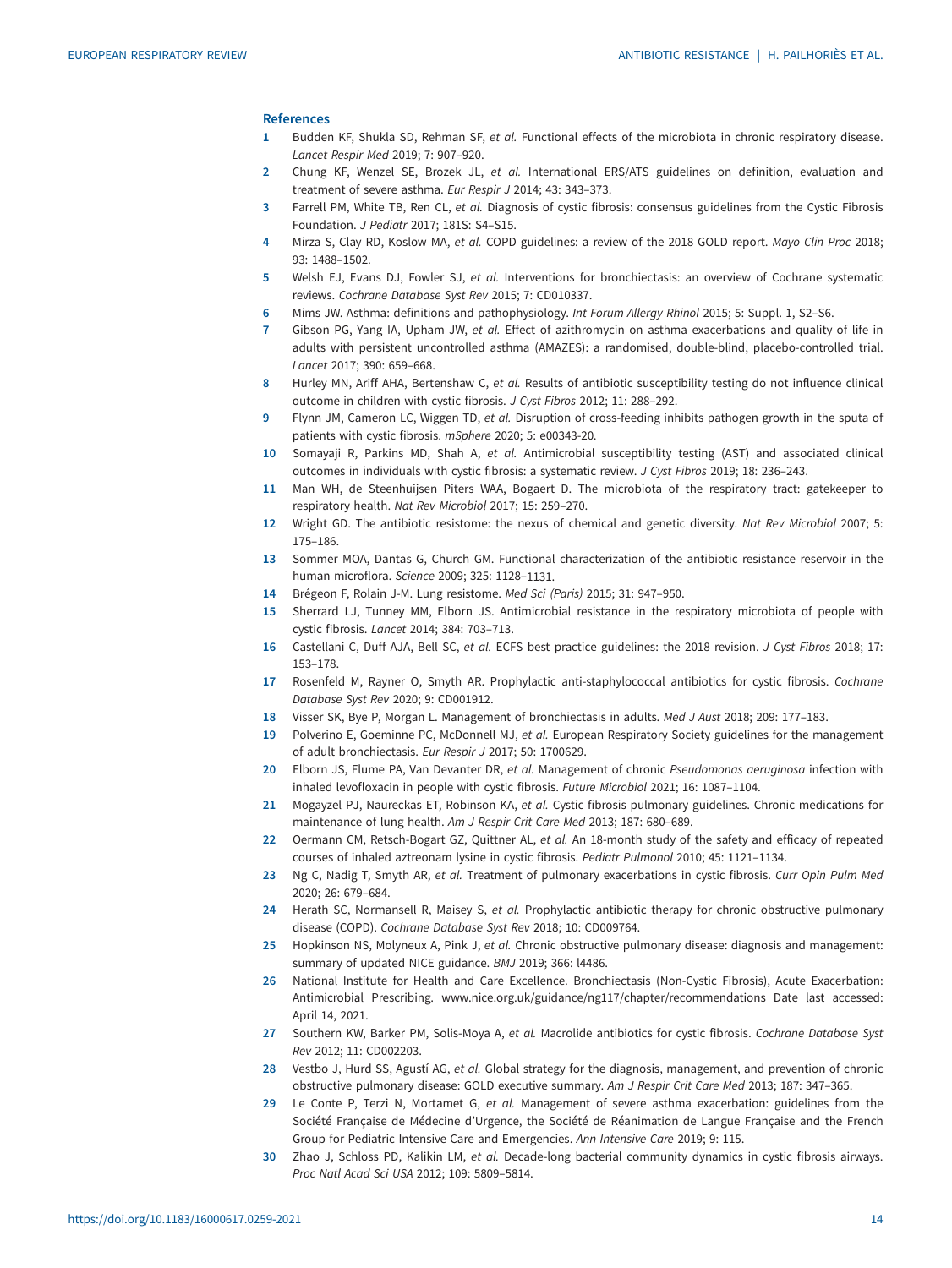- <span id="page-14-0"></span>31 Cuthbertson L, Rogers GB, Walker AW, et al. Respiratory microbiota resistance and resilience to pulmonary exacerbation and subsequent antimicrobial intervention. ISME J 2016; 10: 1081–1091.
- 32 Price KE, Hampton TH, Gifford AH, et al. Unique microbial communities persist in individual cystic fibrosis patients throughout a clinical exacerbation. Microbiome 2013; 1: 27.
- 33 Choo JM, Abell GCJ, Thomson R, et al. Impact of long-term erythromycin therapy on the oropharyngeal microbiome and resistance gene reservoir in non-cystic fibrosis bronchiectasis. mSphere 2018; 3: e00103-18.
- 34 Lopes Dos Santos Santiago G, Brusselle G, Dauwe K, et al. Influence of chronic azithromycin treatment on the composition of the oropharyngeal microbial community in patients with severe asthma. BMC Microbiol 2017; 17: 109.
- 35 Taylor SL, Leong LEX, Mobegi FM, et al. Long-term azithromycin reduces Haemophilus influenzae and increases antibiotic resistance in severe asthma. Am J Respir Crit Care Med 2019; 200: 309–317.
- 36 Slater M, Rivett DW, Williams L, et al. The impact of azithromycin therapy on the airway microbiota in asthma. Thorax 2014; 69: 673–674.
- 37 Rogers GB, Bruce KD, Martin ML, et al. The effect of long-term macrolide treatment on respiratory microbiota composition in non-cystic fibrosis bronchiectasis: an analysis from the randomised, double-blind, placebo-controlled BLESS trial. Lancet Respir Med 2014; 2: 988–996.
- 38 Huang YJ, Sethi S, Murphy T, et al. Airway microbiome dynamics in exacerbations of chronic obstructive pulmonary disease. J Clin Microbiol 2014; 52: 2813–2823.
- 39 Mika M, Korten I, Qi W, et al. The nasal microbiota in infants with cystic fibrosis in the first year of life: a prospective cohort study. Lancet Respir Med 2016; 4: 627–635.
- 40 Hahn A, Fanous H, Jensen C, et al. Changes in microbiome diversity following β-lactam antibiotic treatment are associated with therapeutic versus subtherapeutic antibiotic exposure in cystic fibrosis. Sci Rep 2019; 9: 2534.
- 41 Fodor AA, Klem ER, Gilpin DF, et al. The adult cystic fibrosis airway microbiota is stable over time and infection type, and highly resilient to antibiotic treatment of exacerbations. PLoS One 2012; 7: e45001.
- 42 Smith DJ, Badrick AC, Zakrzewski M, et al. Pyrosequencing reveals transient cystic fibrosis lung microbiome changes with intravenous antibiotics. Eur Respir J 2014; 44: 922–930.
- 43 Heirali AA, Acosta N, Storey DG, et al. The effects of cycled inhaled aztreonam on the cystic fibrosis (CF) lung microbiome. J Cyst Fibros 2019; 18: 829–837.
- 44 Nelson MT, Wolter DJ, Eng A, et al. Maintenance tobramycin primarily affects untargeted bacteria in the CF sputum microbiome. Thorax 2020; 75: 780–790.
- 45 Heirali A, Thornton C, Acosta N, et al. Sputum microbiota in adults with CF associates with response to inhaled tobramycin. Thorax 2020; 75: 1058–1064.
- 46 Imperi F, Leoni L, Visca P. Antivirulence activity of azithromycin in Pseudomonas aeruginosa. Front Microbiol 2014; 5: 178.
- 47 Guillot L, Tabary O, Nathan N, et al. Macrolides: new therapeutic perspectives in lung diseases. Int J Biochem Cell Biol 2011; 43: 1241–1246.
- 48 Cogen JD, Faino AV, Onchiri F, et al. Effect of concomitant azithromycin and tobramycin use on cystic fibrosis pulmonary exacerbation treatment. Ann Am Thorac Soc 2021; 18: 266–272.
- 49 Hahn A, Burrell A, Chaney H, et al. Importance of β-lactam pharmacokinetics and pharmacodynamics on the recovery of microbial diversity in the airway of persons with cystic fibrosis. J Investig Med 2021; 69: 1350–1359.
- 50 Mullany P. Functional metagenomics for the investigation of antibiotic resistance. Virulence 2014; 5: 443–447.
- 51 Bengtsson-Palme J, Larsson DGJ, Kristiansson E. Using metagenomics to investigate human and environmental resistomes. J Antimicrob Chemother 2017; 72: 2690–2703.
- 52 Ramsheh MY, Haldar K, Bafadhel M, et al. Resistome analyses of sputum from COPD and healthy subjects reveals bacterial load-related prevalence of target genes. Thorax 2020; 75: 8–16.
- 53 Taylor SL, Leong LEX, Mobegi FM, et al. Understanding the impact of antibiotic therapies on the respiratory tract resistome: a novel pooled-template metagenomic sequencing strategy. Multidiscip Respir Med 2018; 13: 30.
- 54 Willmann M, Peter S. Translational metagenomics and the human resistome: confronting the menace of the new millennium. J Mol Med Berl Ger 2017; 95: 41–51.
- 55 Gillings MR, Paulsen IT, Tetu SG. Genomics and the evolution of antibiotic resistance. Ann NY Acad Sci 2017; 1388: 92–107.
- 56 Hadjadj L, Baron SA, Diene SM, et al. How to discover new antibiotic resistance genes? Expert Rev Mol Diagn 2019; 19: 349–362.
- 57 Feigelman R, Kahlert CR, Baty F, et al. Sputum DNA sequencing in cystic fibrosis: non-invasive access to the lung microbiome and to pathogen details. Microbiome 2017; 5: 20.
- 58 Asante J, Osei Sekyere J. Understanding antimicrobial discovery and resistance from a metagenomic and metatranscriptomic perspective: advances and applications. Environ Microbiol Rep 2019; 11: 62–86.
- 59 Guitor AK, Raphenya AR, Klunk J, et al. Capturing the resistome: a targeted capture method to reveal antibiotic resistance determinants in metagenomes. Antimicrob Agents Chemother 2019; 64: e01324-19.